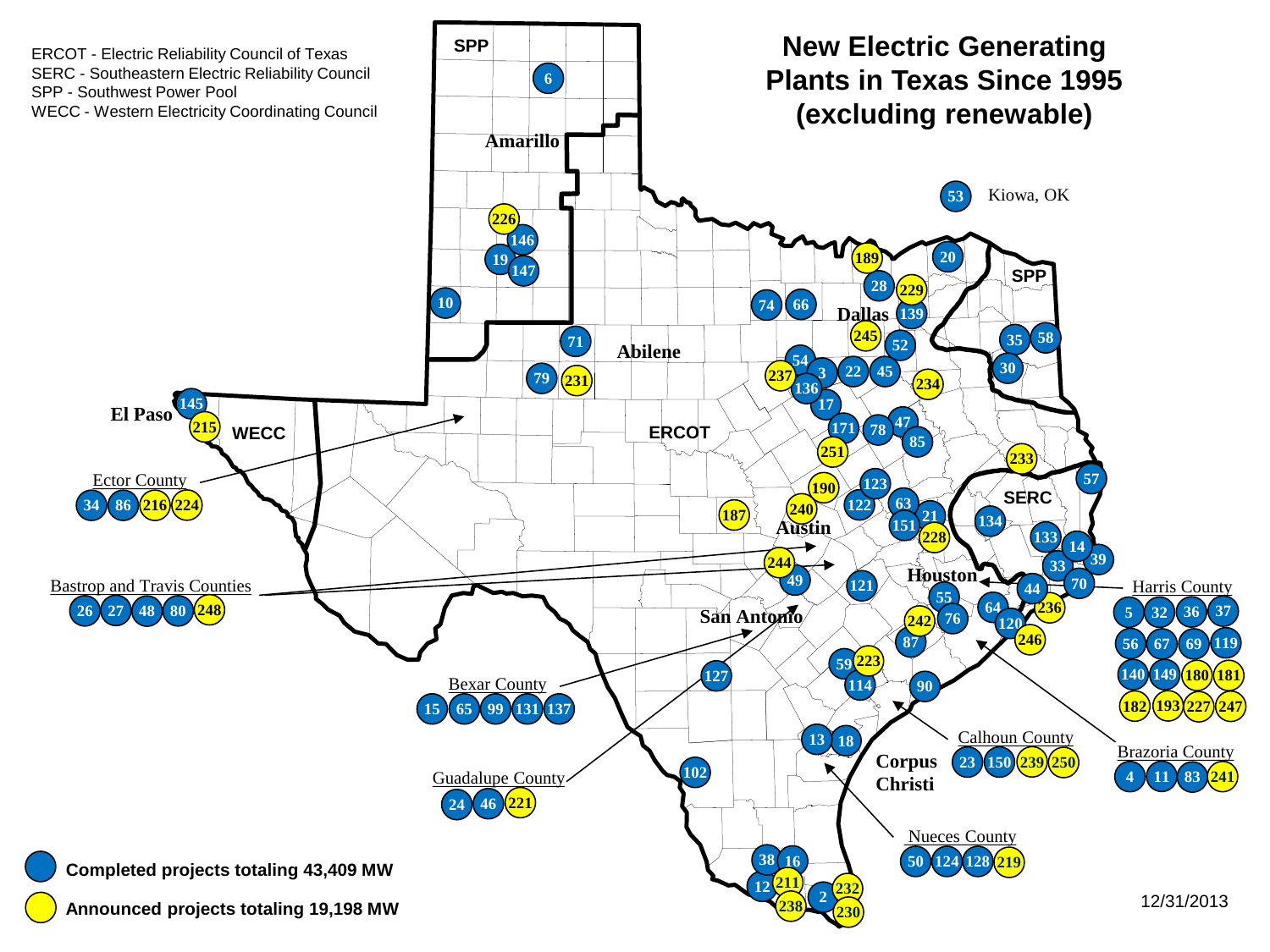

12/31/2013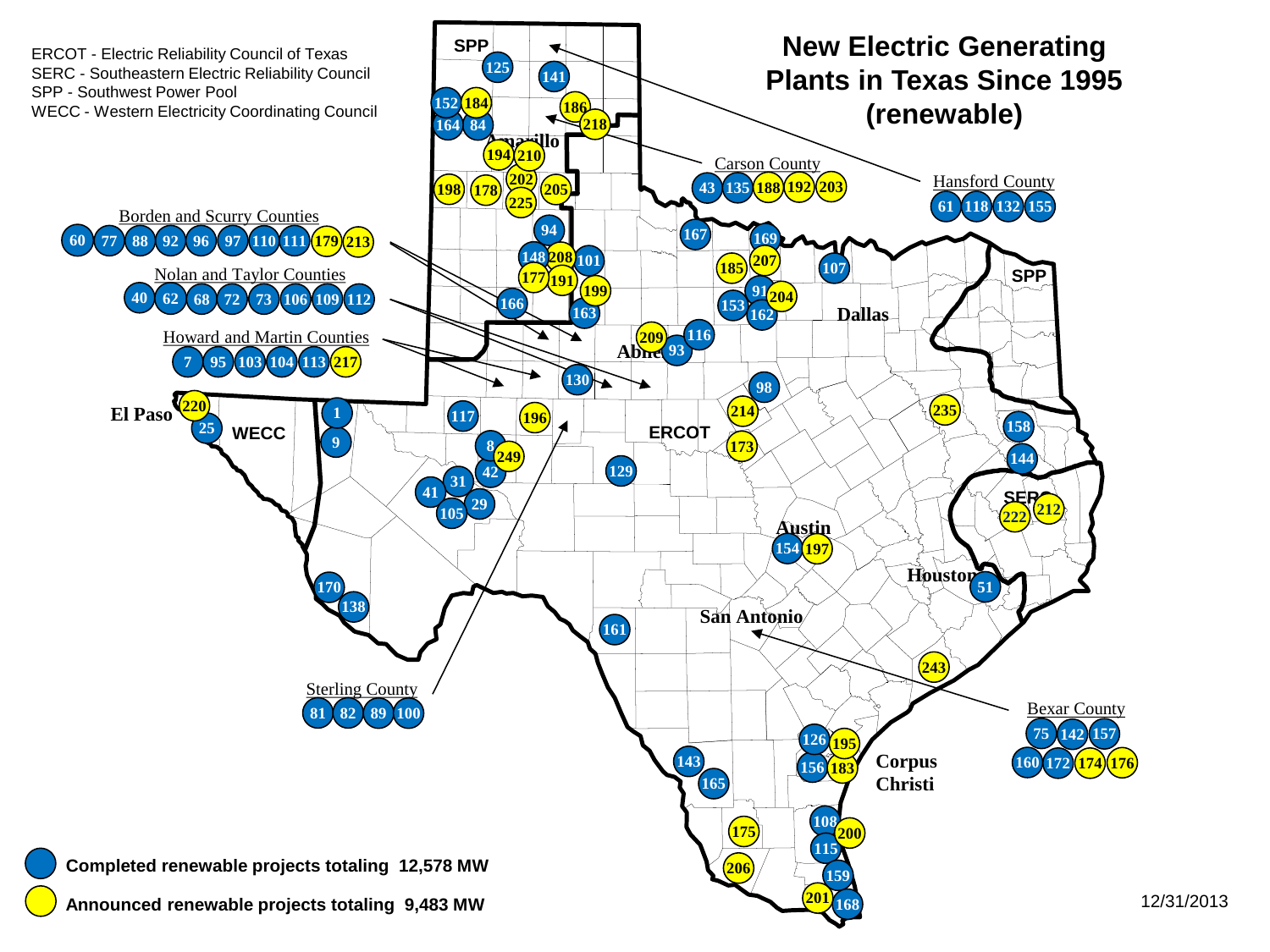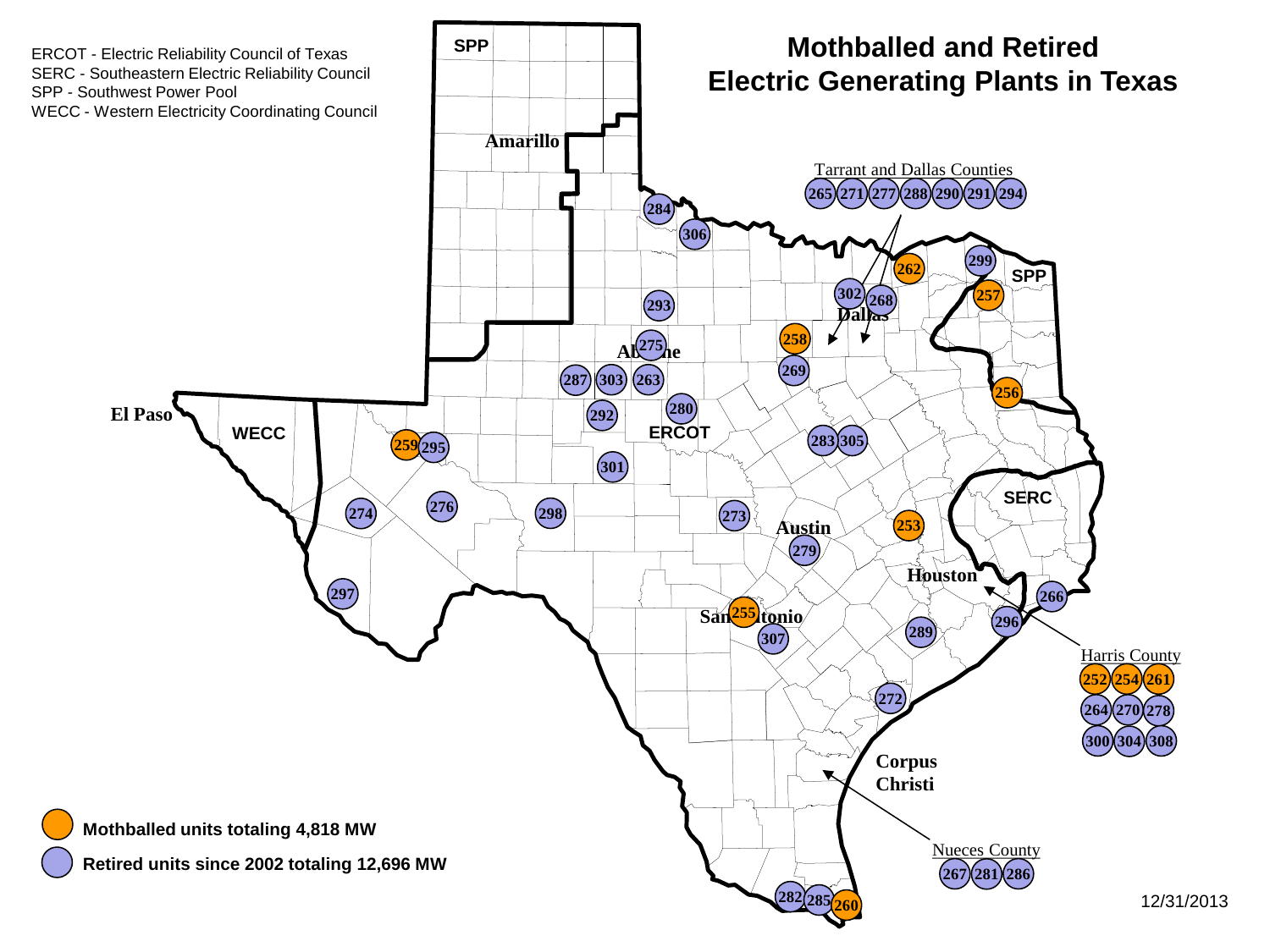#### **Summary of Changes to Generation Capacity (MW) in Texas By Status and Resource Type (updated 12/31/2013)**

| <b>Status</b>               | <b>Biomass</b> | Coal   | Nat. Gas | <b>Nuclear</b>           | <b>Solar</b> | <b>Storage</b> | Wind                     | <b>Other</b> | Total  |
|-----------------------------|----------------|--------|----------|--------------------------|--------------|----------------|--------------------------|--------------|--------|
| <b>Completed Since 1995</b> | 190            | 4,493  | 38,630   | 286                      | 126          | 40             | 12,222                   | ۰.           | 55,987 |
| <b>Announced</b>            | 54             | 240    | 18,958   | $\blacksquare$           | 154          | 904            | 8,347                    | 24           | 28,681 |
| <b>Mothballed</b>           | ۰              | 2,073  | 2.745    | $\overline{\phantom{a}}$ | ۰.           |                | $\overline{\phantom{a}}$ | ٠.           | 4,818  |
| <b>Retired Since 2002</b>   | ۰              | $\sim$ | 12,676   | $\blacksquare$           | ٠            | 2              |                          | 11           | 12,696 |

#### **Notes**

1. "Biomass" includes landfill gas and wood products. "Coal includes coal, lignite, and petroleum coke. "Storage" includes battery storage and compressed air energy storage (CAES). "Other" includes fuel oil and hydro.

3. There is no assurance that an "Announced" project will be built. For purposes of this report, Staff attempts to update the status of Announced projects, but an Announced project may be changed to "Delayed" or "Cancelled" depending on a variety of factors. These factors include (1) public statements from project developers, (2) trade press or news articles concerning the status of a project, (3) lack of any new information about a project over multiple years, and (4) removal of a project from the ERCOT Monthly System Planning Report (SPR) without the project having reached commercial operation.

<sup>2.</sup> Data are compiled from various public sources.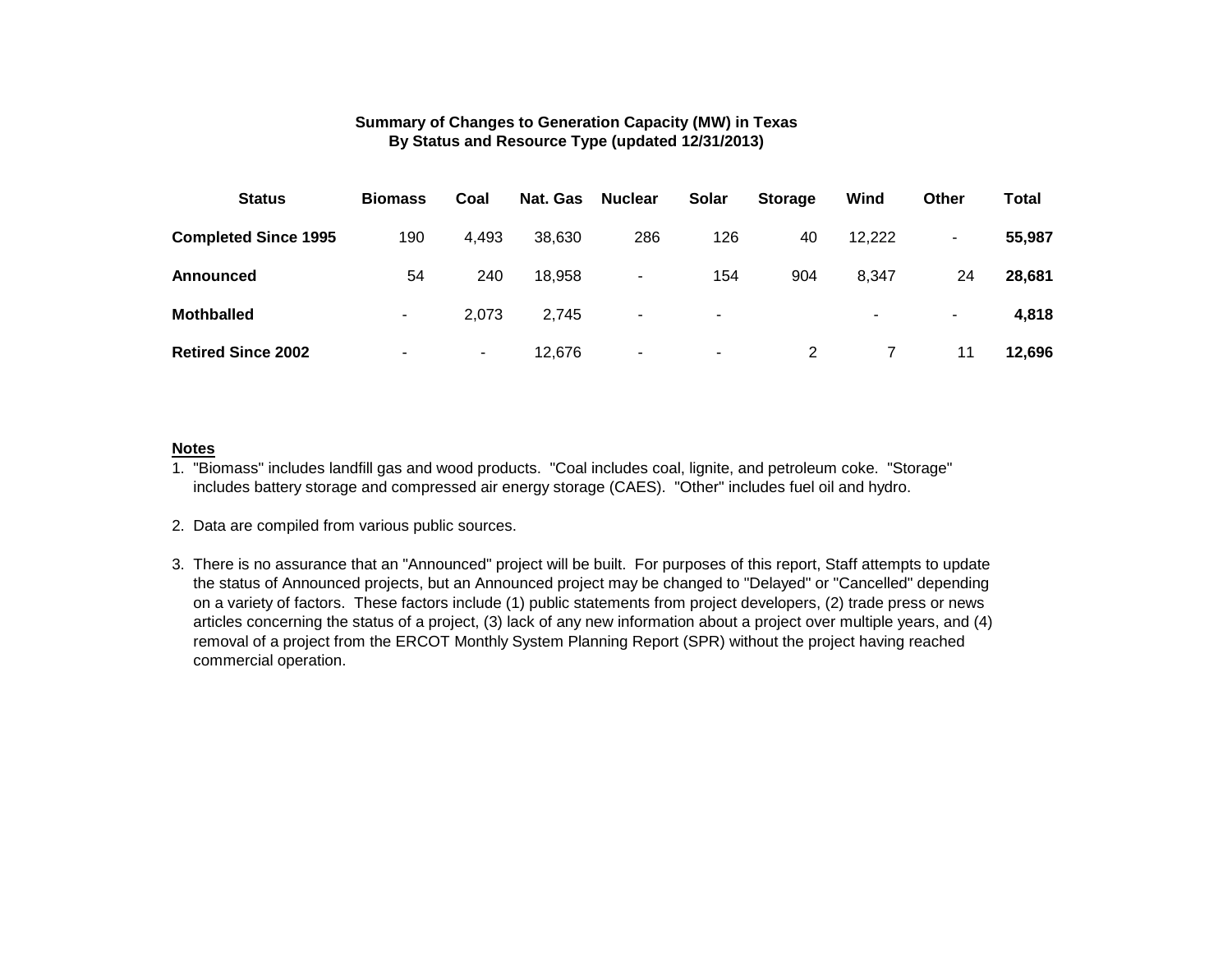| <b>Map</b> |                                                    |                                  |                    |                 |                        | <b>Capacity</b> |               |               |              |                          |
|------------|----------------------------------------------------|----------------------------------|--------------------|-----------------|------------------------|-----------------|---------------|---------------|--------------|--------------------------|
| No.        | Company                                            | <b>Facility</b>                  | City               | <b>County</b>   | <b>Energy</b>          | (MW)            | <b>Status</b> | In Service    | Region       | <b>Notes</b>             |
|            | $1$ LG&E                                           | <b>Texas Wind Power Project</b>  |                    | Culberson       | Wind                   | 35              | Completed     | Oct-95        | ERCOT        |                          |
|            | 2 Brownsville Public Utilities Board Silas Ray 9   |                                  | <b>Brownsville</b> | Cameron         | <b>NG</b>              | 43              | Completed     | <b>Jun-96</b> | <b>ERCOT</b> |                          |
|            | 2 Brownsville Public Utilities Board Silas Ray 10  |                                  | Brownsville        | Cameron         | N <sub>G</sub>         | 48              | Completed     | Nov-04        | <b>ERCOT</b> |                          |
|            | 3 Tenaska IV Texas Partners                        | Tenaska IV Texas Partners        | Cleburne           | Johnson         | N <sub>G</sub>         | 258             | Completed     | Nov-96        | <b>ERCOT</b> |                          |
|            | 4 CSW Energy                                       | <b>Sweeny Cogeneration</b>       | Sweeny             | Brazoria        | <b>NG</b>              | 330             | Completed     | Feb-98        | <b>ERCOT</b> | <b>QF</b>                |
|            | 4 AEP-Phillips                                     | Sweeny (expansion)               | Sweeny             | Brazoria        | <b>NG</b>              | 110             | Completed     | Jan-01        | ERCOT        | $\overline{\mathsf{QF}}$ |
|            | 5 Calpine/Phillips                                 | Pasadena Power Plant I           | Pasadena           | Harris          | <b>NG</b>              | 240             | Completed     | <b>Jul-98</b> | ERCOT        | $\overline{\mathsf{QF}}$ |
|            | $5$ Calpine                                        | Pasadena Power Plant II          | Pasadena           | Harris          | <b>NG</b>              | 540             | Completed     | Jul-00        | <b>ERCOT</b> |                          |
|            | 6 Borger Energy Associates                         | <b>Black Hawk Station</b>        | Borger             | Hutchinson      | <b>NG</b>              | 254             | Completed     | Aug-98        | <b>SPP</b>   | <b>QF</b>                |
|            | 7 York Research                                    | <b>Big Spring Wind Power</b>     | <b>Big Spring</b>  | Howard          | Wind                   | 34              | Completed     | Feb-99        | <b>ERCOT</b> |                          |
|            | 7 York Research                                    | <b>Big Spring Wind Power</b>     | <b>Big Spring</b>  | Howard          | Wind                   |                 | Completed     | <b>Jun-99</b> | <b>ERCOT</b> |                          |
|            | 8 FPL Energy                                       | Southwest Mesa Wind Project      | McCamey            | Upton           | Wind                   | 75              | Completed     | <b>Jun-99</b> | <b>ERCOT</b> |                          |
|            | 9 American National Wind Power                     | Delaware Mountain Wind Farm      |                    | Culberson       | Wind                   | 30              | Completed     | <b>Jun-99</b> | <b>ERCOT</b> |                          |
|            | 10 Golden Spread/LS Power                          | <b>Mustang Station</b>           | Denver City        | Yoakum          | <b>NG</b>              | 280             | Completed     | <b>Jun-99</b> | <b>SPP</b>   |                          |
|            | 10 Golden Spread/LS Power                          | <b>Mustang Station</b>           | Denver City        | Yoakum          | <b>NG</b>              | 198             | Completed     | May-00        | <b>SPP</b>   |                          |
|            | 10 Golden Spread Elec. Co-op                       | <b>Mustang Station 4</b>         | Denver City        | Yoakum          | <b>NG</b>              | 145             | Completed     | May-06        | <b>SPP</b>   | peaking                  |
|            | 10 Golden Spread EC                                | <b>Mustang Station 5</b>         | Denver City        | Yoakum          | N <sub>G</sub>         | 150             | Completed     | Jul-07        | <b>SPP</b>   |                          |
|            | 10 Golden Spread EC                                | Mustang 6                        | Denver City        | Yoakum          | NG                     | 152             | Completed     | May-13        | <b>SPP</b>   |                          |
|            | $11$ BASF                                          | Freeport                         | Freeport           | <b>Brazoria</b> | <b>NG</b>              | 93              | Completed     | <b>Jul-99</b> | <b>ERCOT</b> |                          |
|            | 12 CSW Energy                                      | <b>Frontera Power Station</b>    | Mission            | Hidalgo         | <b>NG</b>              | 344             | Completed     | <b>Jul-99</b> | ERCOT        |                          |
|            | 12 CSW Energy                                      | <b>Frontera Power Station</b>    | Mission            | Hidalgo         | <b>NG</b>              | 170             | Completed     | May-00        | <b>ERCOT</b> |                          |
|            | 12 Direct Entergy                                  | Frontera upgrade                 | Mission            | Hidalgo         | $\overline{\text{NG}}$ | 53              | Completed     | $May-13$      | <b>ERCOT</b> | <b>TIAC</b> system       |
|            | 13 Conoco Global-OxyChem                           | Ingleside Cogeneration           | Ingleside          | San Patricio    | <b>NG</b>              | 440             | Completed     | Oct-99        | ERCOT        | <b>QF</b>                |
|            | 14 Reliant Energy/Air Liquide/Bayer Sabine Project |                                  | Sabine             | Orange          | <b>NG</b>              | 100             | Completed     | Dec-99        | SERC         | lQF                      |
|            | $15$ CPS                                           | A. von Rosenberg                 | San Antonio        | Bexar           | <b>NG</b>              | 500             | Completed     | May-00        | <b>ERCOT</b> |                          |
|            | 16 Calpine                                         | Hidalgo Energy Center            | Edinburg           | Hidalgo         | <b>NG</b>              | 500             | Completed     | Jun-00        | <b>ERCOT</b> |                          |
|            | 17 Southern Energy                                 | <b>Bosque County Power Plant</b> | Lake Whitney       | Bosque          | <b>NG</b>              | 308             | Completed     | $Jun-00$      | <b>ERCOT</b> |                          |
|            | 17 Mirant                                          | <b>Bosque County Power Plant</b> | Lake Whitney       | Bosque          | <b>NG</b>              | 248             | Completed     | $Jun-01$      | <b>ERCOT</b> |                          |
|            | 17 LS Power                                        | Bosque expansion                 | Laguna Park        | Bosque          | <b>NG</b>              | 255             | Completed     | Apr-09        | <b>ERCOT</b> |                          |
|            | 18 LG&E/Columbia-Reynolds                          | <b>Gregory Power Plant</b>       | Gregory            | San Patricio    | <b>NG</b>              | 450             | Completed     | $Jul-00$      | ERCOT        | <b>QF</b>                |
|            | 19 Lubbock Power & Light                           | J. Robert Massengale             | Lubbock            | Lubbock         | N <sub>G</sub>         | 43              | Completed     | Sep-00        | SPP          |                          |
|            | 20 FPL Energy/Panda Energy                         | Lamar Power Plant                | Paris              | Lamar           | <b>NG</b>              | 1,000           | Completed     | Sep-00        | <b>ERCOT</b> |                          |
|            | 21 Tenaska/PECO Power Team                         | Tenaska Frontier Gen. Sta.       |                    |                 | <b>NG</b>              |                 |               |               | ERCOT        |                          |
|            |                                                    |                                  | Shirow             | Grimes          |                        | 830             | Completed     | Sep-00        | SERC         |                          |
|            | $22$ ANP                                           | Midlothian I                     | Midlothian         | Ellis           | <b>NG</b>              | 820             | Completed     | Oct-00        | <b>ERCOT</b> |                          |
|            | $22$ ANP                                           | Midlothian I                     | Midlothian         | <b>Ellis</b>    | <b>NG</b>              | 280             | Completed     | Feb-01        | <b>ERCOT</b> |                          |
|            | $22$ ANP                                           | Midlothian II                    | Midlothian         | Ellis           | <b>NG</b>              | 550             | Completed     | Aug-02        | <b>ERCOT</b> |                          |
|            | 23 Union Carbide                                   |                                  | Seadrift           | Calhoun         | <b>NG</b>              | 40              | Completed     | Nov-00        | <b>ERCOT</b> | QF                       |
|            | 24 Texas Independent Energy                        | <b>Guadalupe Power Plant</b>     | Marion             | Guadalupe       | <b>NG</b>              | 1,000           | Completed     | $Jan-01$      | <b>ERCOT</b> |                          |
|            | 25 Cielo/El Paso Electric                          | Hueco Mountain Wind Ranch        | Hueco Mtn.         | El Paso         | Wind                   |                 | Completed     | Apr-01        | <b>WSCC</b>  |                          |
|            | 26 Enron/Austin                                    | Sand Hill Energy Center          | Del Valle          | <b>Travis</b>   | <b>NG</b>              | 180             | Completed     | $Jun-01$      | <b>ERCOT</b> |                          |
|            | 26 Austin Energy                                   | Sand Hill Energy Center          | Del Valle          | Travis          | NG                     | 300             | Completed     | Sep-04        | <b>ERCOT</b> |                          |
|            | 26 Austin Energy                                   | Sand Hill expansion              | Del Valle          | <b>Travis</b>   | <b>NG</b>              | 94              | Completed     | $Jan-10$      | <b>ERCOT</b> | added two GTs            |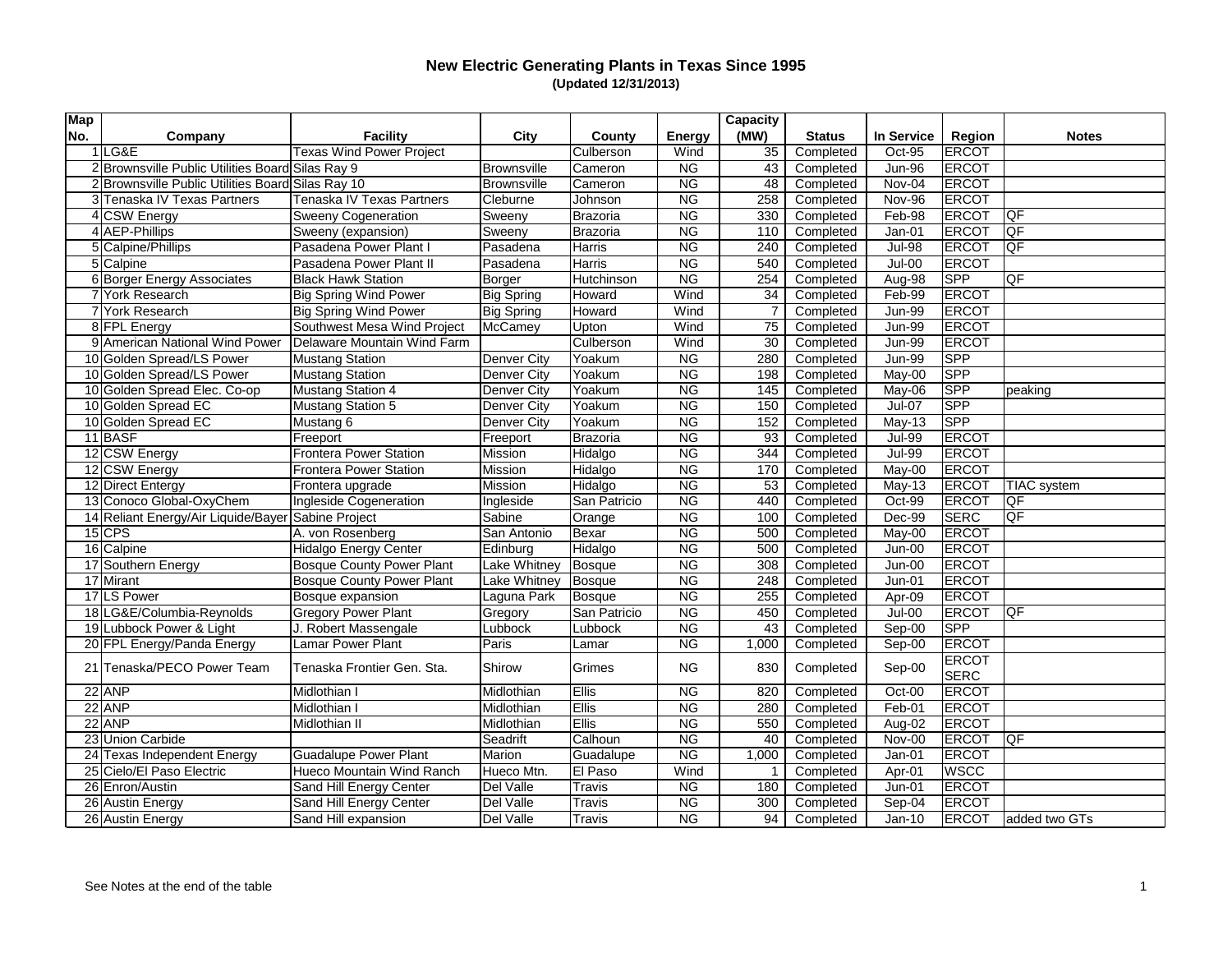| <b>Map</b> |                                                        |                                   |                   |               |                        | <b>Capacity</b> |               |               |                            |                          |
|------------|--------------------------------------------------------|-----------------------------------|-------------------|---------------|------------------------|-----------------|---------------|---------------|----------------------------|--------------------------|
| No.        | Company                                                | <b>Facility</b>                   | <b>City</b>       | <b>County</b> | <b>Energy</b>          | (MW)            | <b>Status</b> | In Service    | <b>Region</b>              | <b>Notes</b>             |
|            | 27 Calpine/Gen Tex Power                               | Lost Pines I                      | Lost Pines        | Bastrop       | <b>NG</b>              | 520             | Completed     | $Jun-01$      | <b>ERCOT</b>               |                          |
|            | 28 Garland Power & Light                               | Ray Olinger Power Plant           | Garland           | Collin        | <b>NG</b>              | 75              | Completed     | $Jun-01$      | ERCOT                      |                          |
|            | 29 Orion Energy/American National                      | Indian Mesa                       |                   | Pecos         | Wind                   | 83              | Completed     | $Jun-01$      | <b>ERCOT</b>               |                          |
|            | 30 Tenaska/Coral Energy                                | Tenaska Gateway Gen. Station      | Henderson         | Rusk          | <b>NG</b>              | 845             | Completed     | $Jul-01$      | <b>ERCOT</b><br><b>SPP</b> |                          |
|            | 31 FPL/Cielo/TXU                                       | <b>Woodward Mountain Ranch</b>    | McCamey           | Pecos         | Wind                   | 160             | Completed     | $Jul-01$      | ERCOT                      |                          |
|            | 32 Calpine-Lyondell-Citgo                              | <b>Channel Energy Center</b>      | Houston           | Harris        | <b>NG</b>              | 160             | Completed     | $Jul-01$      | ERCOT                      | <b>QF</b>                |
|            | 32 Calpine-Lyondell-Citgo                              | Channel Energy Center             | Houston           | <b>Harris</b> | $\overline{\text{NG}}$ | 400             | Completed     | Apr-02        | ERCOT                      |                          |
|            | 33 Fina BASF                                           |                                   | Port Arthur       | Jefferson     | <b>NG</b>              | 80              | Completed     | Aug-01        | <b>SERC</b>                | <b>QF</b>                |
|            | 34 Texas Independent Energy                            | Odessa-Ector Power Plant          | Odessa            | Ector         | <b>NG</b>              | 1,000           | Completed     | Aug-01        | ERCOT                      |                          |
|            | 35 AEP/Eastman Chemical                                |                                   | Longview          | Harrison      | <b>NG</b>              | 440             | Completed     | Aug-01        | <b>SPP</b>                 | $\overline{\mathsf{QF}}$ |
|            | 36 Exelon/Air Products & Chemicals ExTex Power Station |                                   | La Porte          | Harris        | <b>NG</b>              | 165             | Completed     | Aug-01        | <b>ERCOT</b>               |                          |
|            | 37 Reliant Energy / Equistar                           | <b>Reliant Energy Channelview</b> | Channelview       | <b>Harris</b> | $\overline{\text{NG}}$ | 172             | Completed     | Aug-01        | <b>ERCOT</b>               |                          |
|            | 37 Reliant Energy / Equistar                           | <b>Reliant Energy Channelview</b> | Channelview       | Harris        | <b>NG</b>              | 608             | Completed     | $Jun-02$      | <b>ERCOT</b>               | <b>QF</b>                |
|            | 38 Calpine                                             | Magic Valley Gen. Station         | Edinburg          | Hidalgo       | NG                     | 350             | Completed     | Sep-01        | <b>ERCOT</b>               |                          |
|            | 38 Calpine                                             | Magic Valley Gen. Station         | Edinburg          | Hidalgo       | <b>NG</b>              | 380             | Completed     | Dec-01        | ERCOT                      |                          |
|            | 39 Conoco Global/Dupont                                | <b>SRW Cogeneration</b>           | Orange            | Orange        | N <sub>G</sub>         | 420             | Completed     | Nov-01        | SERC                       | <b>QF</b>                |
|            | $40$ AEP                                               | <b>Trent Mesa</b>                 | Sweetwater        | Nolan         | Wind                   | 150             | Completed     | Nov-01        | ERCOT                      |                          |
|            | $41$ AEP                                               | Desert Sky (Indian Mesa II)       | Iraan             | Pecos         | Wind                   | 160             | Completed     | Dec-01        | <b>ERCOT</b>               |                          |
|            | 42 FPL/Cielo                                           | King Mountain Wind Ranch          | McCamey           | Upton         | Wind                   | 278             | Completed     | Dec-01        | ERCOT                      |                          |
|            | 43 Shell Wind Energy                                   | Llano Estacado Wind Ranch         | <b>White Deer</b> | Carson        | Wind                   | 79              | Completed     | Jan-02        | <b>SPP</b>                 |                          |
|            | 44 Calpine-Bayer                                       | <b>Baytown Power Plant</b>        | Baytown           | Chambers      | <b>NG</b>              | 700             | Completed     | Apr-02        | ERCOT                      | <b>QF</b>                |
|            | 45 Tractebel                                           | Ennis Tractebel Power Project     | Ennis             | Ellis         | <b>NG</b>              | 343             | Completed     | $Jun-02$      | ERCOT                      |                          |
|            | 46 Constellation Power                                 | <b>Rio Nogales Power Plant</b>    | Seguin            | Guadalupe     | <b>NG</b>              | 800             | Completed     | Jun-02        | <b>ERCOT</b>               |                          |
|            | 47 Calpine                                             | <b>Freestone Energy Center</b>    | Fairfield         | Freestone     | <b>NG</b>              | 1,040           | Completed     | <b>Jul-02</b> | <b>ERCOT</b>               |                          |
|            | 48 FPL Energy/Coastal Power                            | <b>Bastrop Energy Center</b>      |                   | Bastrop       | <b>NG</b>              | 535             | Completed     | Aug-02        | <b>ERCOT</b>               |                          |
|            | $49$ ANP                                               | <b>Hays Station</b>               | San Marcos        | Hays          | <b>NG</b>              | 550             | Completed     | Apr-02        | <b>ERCOT</b>               |                          |
|            | $49$ ANP                                               | <b>Hays Station</b>               | San Marcos        | Hays          | <b>NG</b>              | 550             | Completed     | Aug-02        | ERCOT                      |                          |
|            | 50 Calpine-Citgo                                       | Corpus Christi Energy Center      | Corpus Christi    | Nueces        | N <sub>G</sub>         | 520             | Completed     | Oct-02        | ERCOT                      | $\overline{\mathsf{QF}}$ |
|            | 51 Reliant/Jenbacher                                   | (landfill sites)                  |                   | Harris        | <b>Biomass</b>         | 23              | Completed     | $Dec-02$      | <b>ERCOT</b>               |                          |
|            | 51 Reliant/Jenbacher                                   | (landfill sites)                  |                   | Montgomery    | <b>Biomass</b>         | 8               | Completed     | Feb-03        | <b>SERC</b>                |                          |
|            | 52 FPL/Cobisa                                          | Forney                            | Forney            | Kaufman       | <b>NG</b>              | 1,789           | Completed     | Apr-03        | <b>ERCOT</b>               |                          |
|            | 53 Tenaska                                             | Kiamichi Generating Station       | Kiowa             | (Oklahoma)    | <b>NG</b>              | 1,220           | Completed     | Apr-03        | <b>SPP</b><br><b>ERCOT</b> |                          |
|            | $54$ AES                                               | <b>Wolf Hollow Power Plant</b>    | Granbury          | Hood          | $NG$                   | 730             | Completed     | May-03        | ERCOT                      |                          |
|            | 55 Cargill                                             | <b>Brazos Valley Energy</b>       | Thompsons         | Fort Bend     | <b>NG</b>              | 633             | Completed     | $Jun-03$      | <b>ERCOT</b>               |                          |
|            | 56 Calpine                                             | Deer Park Energy Center           | Deer Park         | Harris        | <b>NG</b>              | 354             | Completed     | $Jun-03$      | <b>ERCOT</b>               |                          |
|            | 56 Calpine                                             | Deer Park Energy Center           | Deer Park         | Harris        | <b>NG</b>              | 657             | Completed     | $Jun-04$      | <b>ERCOT</b>               |                          |
|            | 57 InterGen                                            | <b>Cottonwood Energy Project</b>  | Deweyville        | Newton        | NG                     | 1,200           | Completed     | Aug-03        | <b>SERC</b>                |                          |
|            | 58 Entergy/NTEC                                        | Harrison County Gen Station       | Marshall          | Harrison      | NG                     | 550             | Completed     | Aug-03        | <b>SPP</b>                 |                          |
|            | $59 $ STEC                                             | Sam Rayburn expansion             | Nursery           | Victoria      | NG                     | 185             | Completed     | Oct-03        | <b>ERCOT</b>               |                          |
|            | 60 Cielo/Orion/Green Mountain                          | <b>Brazos Wind Ranch</b>          | Fluvana           | Scurry        | Wind                   | 160             | Completed     | $Dec-03$      | <b>ERCOT</b>               |                          |
|            | 61 Aeolus Wind                                         |                                   |                   | Hansford      | Wind                   | 3               | Completed     | 2003          | <b>SPP</b>                 |                          |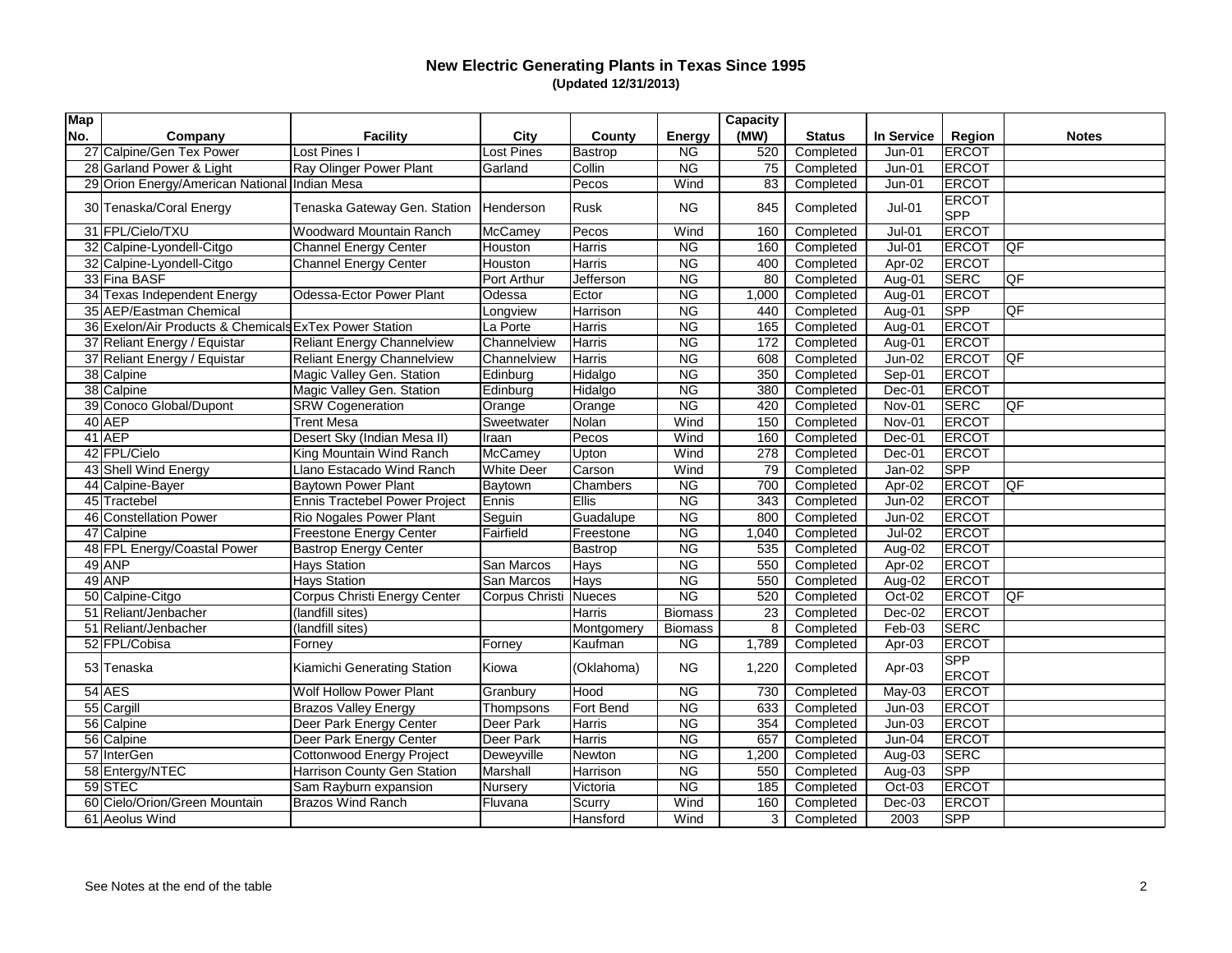| <b>Map</b> |                                                           |                                          |                   |               |                          | Capacity       |               |               |               |                      |
|------------|-----------------------------------------------------------|------------------------------------------|-------------------|---------------|--------------------------|----------------|---------------|---------------|---------------|----------------------|
| No.        | Company                                                   | <b>Facility</b>                          | City              | County        | <b>Energy</b>            | (MW)           | <b>Status</b> | In Service    | <b>Region</b> | <b>Notes</b>         |
|            | 62 DKR Development                                        | <b>Sweetwater Wind 1</b>                 | Sweetwater        | Nolan         | Wind                     | 38             | Completed     | $Dec-03$      | ERCOT         |                      |
|            | 62 DKRW Development                                       | <b>Sweetwater Wind 2</b>                 | Sweetwater        | Nolan         | Wind                     | 92             | Completed     | Feb-05        | <b>ERCOT</b>  |                      |
|            | 62 DKRW Energy                                            | Sweetwater Wind 3 (Cottonwood Sweetwater |                   | Nolan         | Wind                     | 135            | Completed     | $Dec-05$      | <b>ERCOT</b>  |                      |
|            | 62 DKRW/BabcockBrown                                      | Sweetwater Wind 4 (Cottonwood Sweetwater |                   | Nolan         | Wind                     | 241            | Completed     | May-07        | <b>ERCOT</b>  |                      |
|            | 62 DKRW/BabcockBrown                                      | Sweetwater Wind 5                        | Sweetwater        | Nolan         | Wind                     | 80             | Completed     | Dec-07        | <b>ERCOT</b>  |                      |
|            | 63 Bryan Texas Utilities                                  | Dansby expansion                         |                   | Brazos        | <b>NG</b>                | 50             | Completed     | Feb-04        | <b>ERCOT</b>  |                      |
|            | 63 Bryan Texas Utilities                                  | Dansby 3                                 |                   | Brazos        | <b>NG</b>                | 48             | Completed     | Oct-09        | <b>ERCOT</b>  |                      |
|            | 64 BP/Cinergy                                             | Texas City                               | <b>Texas City</b> | Galveston     | <b>NG</b>                | 570            | Completed     | Apr-04        | <b>ERCOT</b>  | <b>QF</b>            |
|            | 65 City Public Service San Antonio                        | Leon Creek expansion                     |                   | Bexar         | <b>NG</b>                | 185            | Completed     | Jun-04        | <b>ERCOT</b>  |                      |
|            | 66 Tractebel                                              | <b>Wise County</b>                       | <b>Bridgeport</b> | Wise          | <b>NG</b>                | 720            | Completed     | Aug-04        | <b>ERCOT</b>  |                      |
|            | 67 ExxonMobil                                             | Baytown expansion                        | Baytown           | Harris        | <b>NG</b>                | 160            | Completed     | Feb-05        | ERCOT         | <b>QF</b>            |
|            | 68 FPL Energy                                             | Callahan Divide Wind Energy Ce Abilene   |                   | Taylor        | Wind                     | 114            | Completed     | Feb-05        | ERCOT         |                      |
|            | 69 Occidental Chemical                                    | Battleground (expansion)                 | Deer Park         | Harris        | <b>NG</b>                | 80             | Completed     | May-05        | <b>ERCOT</b>  |                      |
|            | 70 ExxonMobil                                             | Beaumont                                 | Beaumont          | Jefferson     | <b>NG</b>                | 495            | Completed     | $Jun-05$      | <b>SERC</b>   | QF                   |
|            | 71 Kinder Morgan Production                               | <b>Sun Substation location</b>           |                   | Scurry        | <b>NG</b>                | 111            | Completed     | <b>Jul-05</b> | <b>ERCOT</b>  |                      |
|            | $72$ AES                                                  | Buffalo Gap 1                            | Abilene           | Taylor        | Wind                     | 120            | Completed     | Sep-05        | <b>ERCOT</b>  |                      |
|            | $72$ AES                                                  | Buffalo Gap 2 (Cirello 1)                | Abilene           | Taylor        | $\overline{\text{Wind}}$ | 233            | Completed     | Aug-07        | <b>ERCOT</b>  |                      |
|            | $72$ AES                                                  | Buffalo Gap 3                            |                   | Taylor        | Wind                     | 170            | Completed     | Apr-08        | <b>ERCOT</b>  |                      |
|            | 73 FPL Energy                                             | Horse Hollow Phase 1                     | Abilene           | Taylor        | Wind                     | 213            | Completed     | Oct-05        | <b>ERCOT</b>  |                      |
|            | 73 FPL Energy                                             | Horse Hollow Phase 2                     | Abilene           | Taylor        | Wind                     | 224            | Completed     | May-06        | <b>ERCOT</b>  |                      |
|            | 73 FPL Energy                                             | Horse Hollow Phase 3                     | Abilene           | Taylor        | Wind                     | 299            | Completed     | Sep-06        | ERCOT         |                      |
|            | 74 Brazos Electric Power Coop                             | Jack County Project                      |                   | Jack          | <b>NG</b>                | 620            | Completed     | Jan-06        | ERCOT         |                      |
|            | 74 Brazos Electric Power Cooperati Jack County 2          |                                          |                   | Jack          | <b>NG</b>                | 620            | Completed     | Aug-11        | ERCOT         |                      |
|            | 75 Waste Management                                       | <b>Covel Gardens</b>                     | San Antonio       | Bexar         | <b>Biomass</b>           | 9              | Completed     | Jan-06        | ERCOT         |                      |
|            | 76 NRG Energy                                             | <b>WA Parish</b>                         |                   | Fort Bend     | Coal                     | 17             | Completed     | Apr-06        | <b>ERCOT</b>  | uprate unit 7        |
|            | 76 NRG                                                    | <b>WA Parish addition</b>                |                   | Fort Bend     | <b>NG</b>                | 75             | Completed     | $Jun-13$      | <b>ERCOT</b>  |                      |
|            | 77 FPL Energy                                             | Red Canyon 1                             |                   | Borden        | Wind                     | 84             | Completed     | May-06        | <b>ERCOT</b>  |                      |
|            | 78 NRG Energy                                             | Limestone Elec. Gen. Station             |                   | Limestone     | Coal                     | 110            | Completed     | May-06        | <b>ERCOT</b>  | uprate unit 2        |
|            | 79 Sid Richardson Carbon and Ener Big Spring Carbon Plant |                                          | <b>Big Spring</b> | Howard        | <b>NG</b>                | 20             | Completed     | Aug-06        | <b>ERCOT</b>  |                      |
|            | 80 Austin Energy                                          | Mueller Energy Center                    | Austin            | <b>Travis</b> | <b>NG</b>                | $\overline{4}$ | Completed     | Oct-06        | <b>ERCOT</b>  |                      |
|            | 81 Airtricity                                             | <b>Forest Creek Wind Farm</b>            |                   | Sterling      | Wind                     | 124            | Completed     | Dec-06        | <b>ERCOT</b>  |                      |
|            | 82 Airtricity                                             | Sand Bluff Wind Farm                     |                   | Sterling      | Wind                     | 90             | Completed     | Dec-06        | <b>ERCOT</b>  |                      |
|            | 83 Calpine-Dow Chemical                                   | Freeport Energy Center (expansi Freeport |                   | Brazoria      | <b>NG</b>                | 236            | Completed     | Apr-07        | <b>ERCOT</b>  | <b>QF</b>            |
|            | 84 Edison Mission Group                                   | <b>Wildorado Wind Ranch</b>              | Wildorado         | Oldham        | Wind                     | 161            | Completed     | Apr-07        | <b>SPP</b>    |                      |
|            | $85$ TXU                                                  | Big Brown 1 (upgrade)                    |                   | Freestone     | Coal                     | 20             | Completed     | May-07        | <b>ERCOT</b>  |                      |
|            | 86 Navasota Energy                                        | Quail Run Energy Center                  | Odessa            | Ector         | <b>NG</b>                | 275            | Completed     | Jun-07        | <b>ERCOT</b>  |                      |
|            | 86 Navasota Energy                                        | Quail Run Energy Center                  | Odessa            | Ector         | <b>NG</b>                | 275            | Completed     | May-08        | <b>ERCOT</b>  |                      |
|            | 87 Navasota Energy                                        | Colorado Bend Energy Center              | Wharton           | Wharton       | <b>NG</b>                | 275            | Completed     | Jun-07        | <b>ERCOT</b>  |                      |
|            | 87 Navasota Energy                                        | <b>Colorado Bend Energy Center</b>       | Wharton           | Wharton       | <b>NG</b>                | 275            | Completed     | May-08        | <b>ERCOT</b>  |                      |
|            | 88 Invenergy                                              | Camp Springs I                           |                   | Scurry        | Wind                     | 130            | Completed     | Jul-07        | <b>ERCOT</b>  |                      |
|            | 88 Invenergy                                              | <b>Camp Springs II</b>                   |                   | Scurry        | Wind                     | 120            | Completed     | Jun-08        | ERCOT         |                      |
|            | 89 FPL Energy                                             | Capricorn Ridge Wind                     |                   | Sterling      | Wind                     | 364            | Completed     | Sep-07        | <b>ERCOT</b>  | previously Goat Mtn. |
|            | 89 FPL Energy                                             | Capricorn Ridge Wind exp.                |                   | Sterling      | Wind                     | 298            | Completed     | May-08        | <b>ERCOT</b>  | previously Goat Mtn. |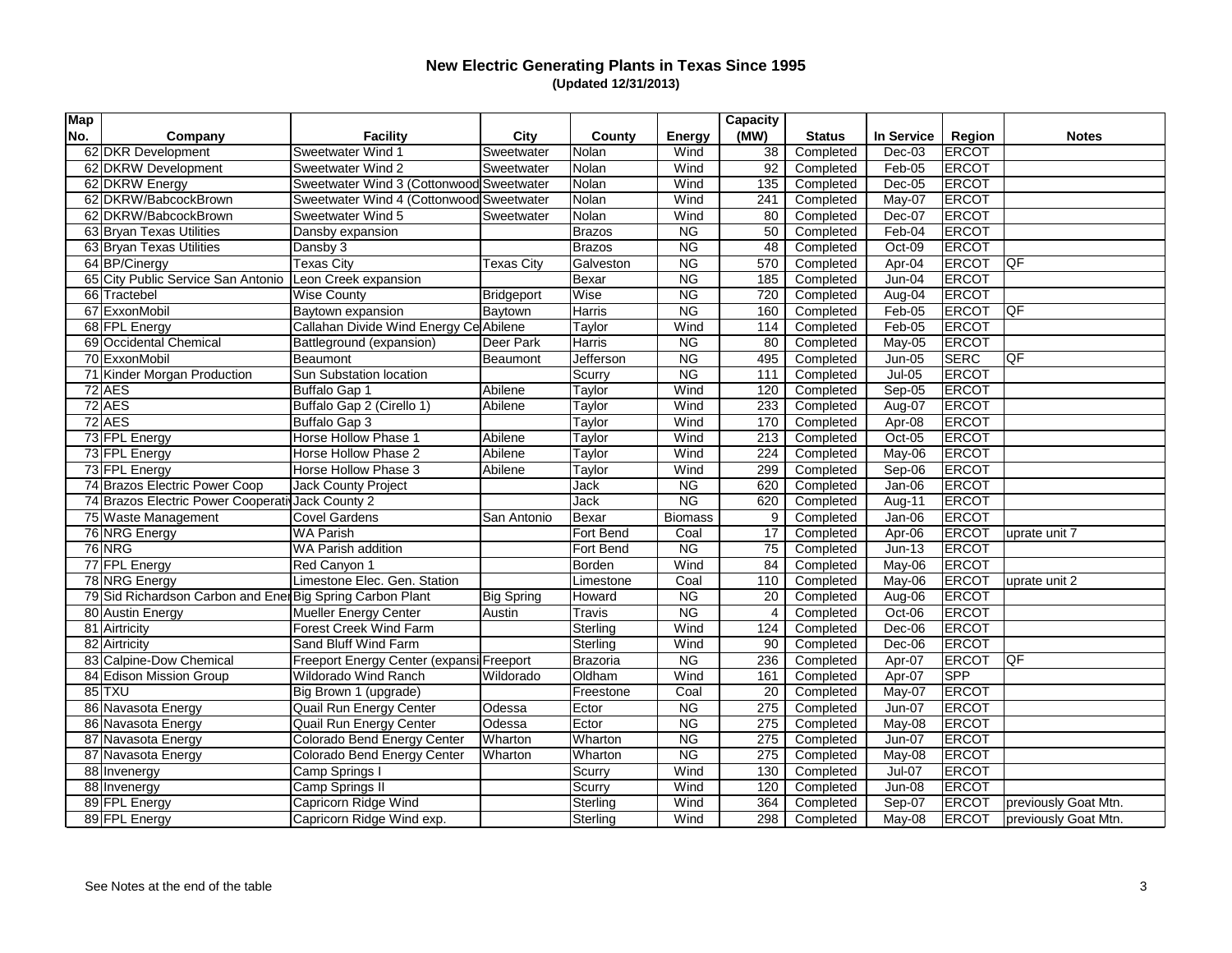| <b>Map</b> |                               |                                          |                       |                |                          | Capacity |               |               |               |                        |
|------------|-------------------------------|------------------------------------------|-----------------------|----------------|--------------------------|----------|---------------|---------------|---------------|------------------------|
| No.        | Company                       | <b>Facility</b>                          | City                  | <b>County</b>  | <b>Energy</b>            | (MW)     | <b>Status</b> | In Service    | <b>Region</b> | <b>Notes</b>           |
|            | 90 NRG Energy                 | South Texas Project upgrades             |                       | Matagorda      | <b>Nuc</b>               | 200      | Completed     | Sep-07        | <b>ERCOT</b>  | 10-year total upgrades |
|            | 91 Gamesa Energy              | <b>Barton Chapel Wind 1</b>              |                       | Jack           | Wind                     | 120      | Completed     | Dec-07        | ERCOT         |                        |
|            | 92 Enel North America/WKN USA | <b>Snyder Wind Project</b>               | Snyder                | Scurry         | Wind                     | 63       | Completed     | Dec-07        | <b>ERCOT</b>  |                        |
|            | 93 Horizon Wind Energy        | Lone Star - Mesquite Wind                |                       | Shackleford    | Wind                     | 200      | Completed     | Dec-07        | <b>ERCOT</b>  |                        |
|            | 93 Horizon Wind Energy        | Lone Star - Post Oak Wind                |                       | Shackleford    | Wind                     | 200      | Completed     | May-08        | <b>ERCOT</b>  |                        |
|            | 94 Renewable Energy Systems   | Whirlwind                                | Floydada              | Floyd          | Wind                     | 60       | Completed     | Dec-07        | <b>ERCOT</b>  |                        |
|            | 95 Invenergy                  | <b>Stanton Wind Energy</b>               |                       | Martin         | Wind                     | 120      | Completed     | Jan-08        | <b>ERCOT</b>  |                        |
|            | 96 Airtricity                 | Champion Wind Farm                       |                       | Scurry         | Wind                     | 126      | Completed     | Jan-08        | <b>ERCOT</b>  |                        |
|            | 97 Airtricity                 | <b>Roscoe Wind Farm 1</b>                |                       | Scurry         | Wind                     | 209      | Completed     | Jan-08        | <b>ERCOT</b>  |                        |
|            | 98 BP/Clipper Windpower       | Silver Star Phase I                      |                       | Erath          | Wind                     | 60       | Completed     | Mar-08        | <b>ERCOT</b>  |                        |
|            | 99 CPS Energy                 | J.T. Deely (uprate)                      |                       | Bexar          | Coal                     | 80       | Completed     | Mar-08        | ERCOT         |                        |
|            | 100 Edison Mission Group      | Goat Wind                                |                       | Sterling       | Wind                     | 80       | Completed     | Apr-08        | <b>ERCOT</b>  |                        |
|            | 100 Edison Mission Group      | <b>Goat Wind Phase 2</b>                 |                       | Sterling       | Wind                     | 70       | Completed     | Apr- $09$     | <b>ERCOT</b>  |                        |
|            | 101 Invenergy                 | McAdoo Wind Energy                       |                       | <b>Dickens</b> | Wind                     | 150      | Completed     | May-08        | <b>ERCOT</b>  |                        |
|            | 102 Topaz Power Group         | Laredo Energy Center (refurbish) Laredo  |                       | Webb           | <b>NG</b>                | 193      | Completed     | Jun-08        | <b>ERCOT</b>  | peaking                |
|            | 103 Airtricity                | <b>Panther Creek</b>                     |                       | Howard         | Wind                     | 143      | Completed     | <b>Jul-08</b> | <b>ERCOT</b>  |                        |
|            | 103 E.ON Climate & Renewables | Panther Creek 2                          |                       | Howard         | $\overline{\text{Wind}}$ | 115      | Completed     | Nov-08        | <b>ERCOT</b>  |                        |
|            | 103 E.ON Climate & Renewables | Panther Creek 3                          |                       | Concho         | Wind                     | 200      | Completed     | Aug-09        | <b>ERCOT</b>  |                        |
|            | 104 Duke Energy               | Ocotillo Windpower 1                     |                       | Howard         | Wind                     | 59       | Completed     | Aug-08        | <b>ERCOT</b>  |                        |
|            | 105 BP Alt. Energy - NRG      | Sherbino Mesa Wind Farm                  |                       | Pecos          | Wind                     | 150      | Completed     | Sep-08        | <b>ERCOT</b>  |                        |
|            | 105 BP Alternative Energy     | Sherbino Mesa Wind Farm 2                |                       | Pecos          | Wind                     | 158      | Completed     | <b>Nov-11</b> | ERCOT         |                        |
|            | 106 Babcock & Brown           | South Trent Wind Farm                    |                       | Taylor         | Wind                     | 101      | Completed     | Oct-08        | ERCOT         |                        |
|            | 107 FPL Energy                | Wolf Ridge Windfarm                      |                       | Cooke          | Wind                     | 113      | Completed     | Oct-08        | ERCOT         |                        |
|            | 108 Babcock & Brown           | <b>Gulf Wind 1</b>                       |                       | Kenedy         | Wind                     | 283      | Completed     | Nov-08        | ERCOT         |                        |
|            | 109 E.ON Climate & Renewables | Inadale                                  |                       | Nolan          | Wind                     | 197      | Completed     | Nov-08        | ERCOT         |                        |
|            | 110 E.ON Climate & Renewables | Pyron                                    |                       | Scurry         | Wind                     | 249      | Completed     | Nov-08        | <b>ERCOT</b>  |                        |
|            | 111 Eurus Energy Holdings     | <b>Bull Creek Wind Plant</b>             |                       | Borden         | Wind                     | 180      | Completed     | Nov-08        | <b>ERCOT</b>  |                        |
|            | 112 Invenergy                 | <b>Turkey Track Energy Center</b>        |                       | Nolan          | Wind                     | 170      | Completed     | Nov-08        | <b>ERCOT</b>  |                        |
|            | 113 NRG Padoma Wind           | <b>Elbow Creek Wind</b>                  |                       | Howard         | Wind                     | 117      | Completed     | Nov-08        | ERCOT         |                        |
|            | 114 NuCoastal Energy          | Victoria (refurbish)                     | Victoria              | Victoria       | <b>NG</b>                | 332      | Completed     | Nov-08        | ERCOT         |                        |
|            | 115 PPM Energy                | Penascal Wind Farm                       |                       | Kenedy         | Wind                     | 202      | Completed     | Nov-08        | ERCOT         |                        |
|            | 115 Iberdrola                 | Penascal Wind Farm 2                     |                       | Kenedy         | Wind                     | 202      | Completed     | Mar-10        | <b>ERCOT</b>  |                        |
|            | 116 Renewable Energy Systems  | Hackberry Wind Farm                      |                       | Shackleford    | Wind                     | 165      | Completed     | Nov-08        | ERCOT         |                        |
|            | 117 Duke Energy               | Notrees Windpower                        |                       | Ector          | Wind                     | 153      | Completed     | Jan-09        | <b>ERCOT</b>  |                        |
|            | 117 Duke Energy               | NoTrees                                  |                       | Winker         | Storage                  | 36       | Completed     | $Jan-13$      | <b>ERCOT</b>  |                        |
|            | 118 Noble Environmental       | <b>Noble Great Plains Windpark</b>       |                       | Hansford       | Wind                     | 114      | Completed     | Feb-09        | <b>SPP</b>    |                        |
|            | 119 NRG Energy                | Cedar Bayou 4                            | Houston               | Harris         | <b>NG</b>                | 539      | Completed     | Mar-09        | <b>ERCOT</b>  |                        |
|            | 120 BP/Cinergy                | South Houston Green Power (ex Texas City |                       | Galveston      | <b>NG</b>                | 244      | Completed     | Apr-09        | <b>ERCOT</b>  |                        |
|            | $121$ LCRA                    | <b>Winchester Power Park</b>             |                       | Fayette        | <b>NG</b>                | 178      | Completed     | Apr-09        | <b>ERCOT</b>  |                        |
|            | 122 Luminant-Alcoa            | Sandow 5                                 | Rockdale              | Milam          | Coal                     | 581      | Completed     | Apr-09        | ERCOT         | units 1-3 retired      |
|            | 123 Luminant                  | Oak Grove 1                              | <b>Bremond</b>        | Robertson      | Coal                     | 855      | Completed     | Aug-09        | ERCOT         |                        |
|            | 123 Luminant                  | Oak Grove 2                              | <b>Bremond</b>        | Robertson      | Coal                     | 855      | Completed     | $Jun-10$      | <b>ERCOT</b>  |                        |
|            | 124 Topaz Power Group         | Barney M. Davis Power Plant              | Corpus Christi Nueces |                | <b>NG</b>                | 360      | Completed     | Aug-09        | <b>ERCOT</b>  | redevelopment          |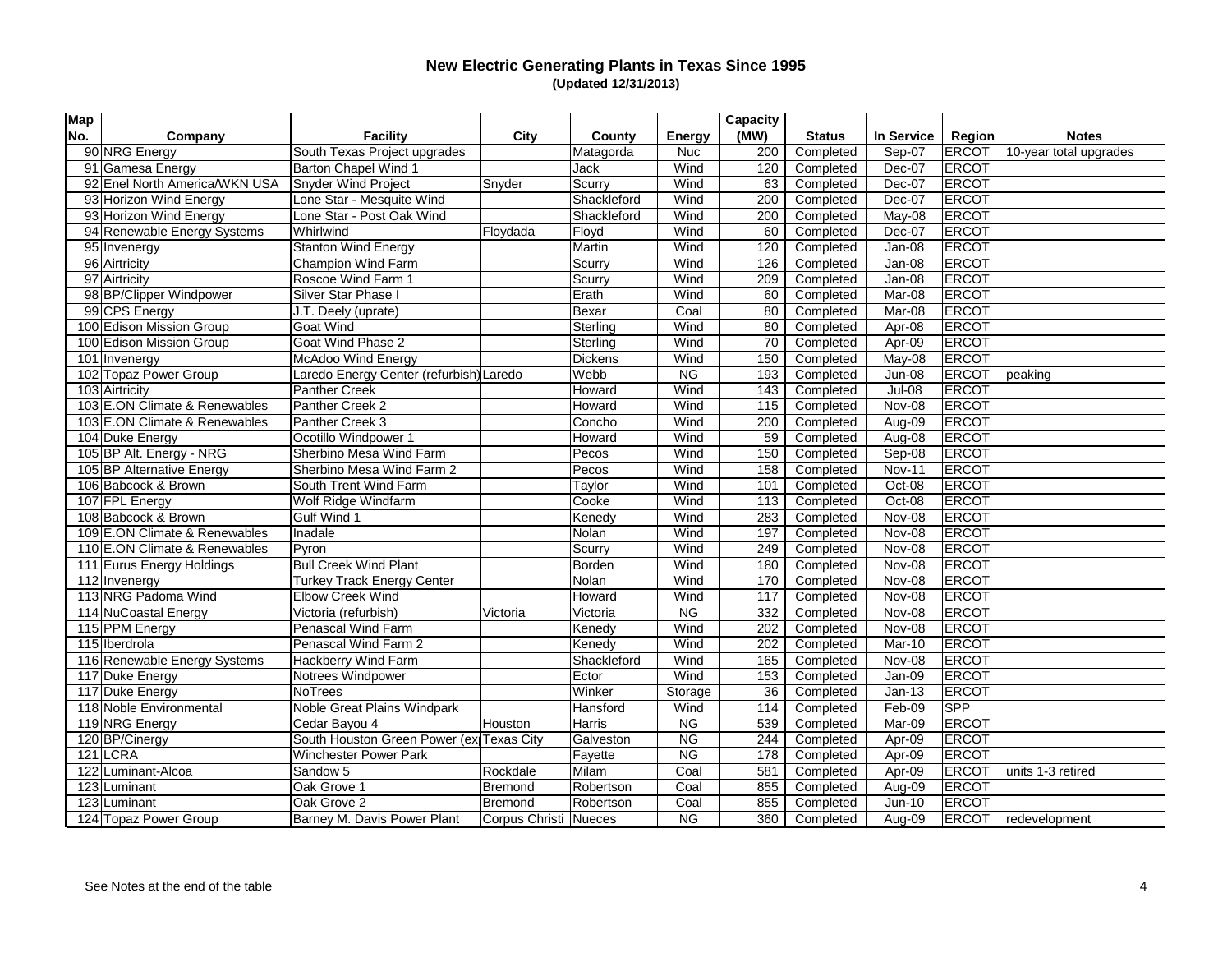| <b>Map</b> |                                 |                                |                |               |                | Capacity       |                       |                   |               |                        |
|------------|---------------------------------|--------------------------------|----------------|---------------|----------------|----------------|-----------------------|-------------------|---------------|------------------------|
| No.        | Company                         | <b>Facility</b>                | City           | County        | <b>Energy</b>  | (MW)           | <b>Status</b>         | <b>In Service</b> | <b>Region</b> | <b>Notes</b>           |
|            | 125 Valero Energy               | Sunray Wind I, II, III         |                | Moore         | Wind           | 50             | Completed             | Aug-09            | <b>SPP</b>    |                        |
|            | 126 E.ON Climate & Renewables   | Papalote Creek Wind Farm       |                | San Patricio  | Wind           | 180            | Completed             | Sep-09            | <b>ERCOT</b>  |                        |
|            | 126 E.ON Climate & Renewables   | Papalote Creek Phase II        |                | San Patricio  | Wind           | 198            | Completed             | Jun-10            | <b>ERCOT</b>  |                        |
|            | 127 South Texas Electric Co-op  | Pearsall Expansion Phase 1     | Pearsall       | Frio          | <b>NG</b>      | 100            | Completed             | Oct-09            | <b>ERCOT</b>  | peaking                |
|            | 127 South Texas Electric Co-op  | Pearsall Expansion Phase 2     | Pearsall       | $ F$ rio      | <b>NG</b>      | 100            | Completed             | Mar-10            | ERCOT         | peaking                |
|            | 128 Topaz Power Group           | Nueces Bay Power Plant         | Corpus Christi | Nueces        | <b>NG</b>      | 701            | Completed             | Oct-09            | ERCOT         | redevelopment          |
|            | 129 Padoma Wind                 | Langford Wind Power            |                | Tom Green     | Wind           | 150            | Completed             | Oct-09            | <b>ERCOT</b>  |                        |
|            | 130 Third Planet Windpower      | Loraine Windpark               |                | Mitchell      | Wind           | 251            | Completed             | Oct-09            | <b>ERCOT</b>  |                        |
|            | 131 CPS San Antonio             | J K Spruce 2                   | San Antonio    | Bexar         | Coal           | 750            | Completed             | Nov-09            | <b>ERCOT</b>  |                        |
|            | 132 Deere & Company             | JD Wind 1-7, 9-11, Wege        | Gruver         | Hansford      | Wind           | 190            | Completed             | 2009              | <b>SPP</b>    | completed 2006-2009    |
|            | 133 East Texas Electric Coop    | Cypress Peaking Power Fac.     |                | Hardin        | <b>NG</b>      | 168            | Completed             | 2009              | <b>SPP</b>    |                        |
|            | 134 East Texas Electric Coop    | Jacinto Peaking Power Fac.     |                | San Jacinto   | <b>NG</b>      | 168            | Completed             | 2009              | <b>SPP</b>    |                        |
|            | 135 Babcock & Brown             | <b>Majestic Wind Power</b>     |                | Carson        | Wind           | 80             | Completed             | 2009              | <b>SPP</b>    |                        |
|            | 136 Luminant                    | Comanche Peak 1,2 upgrade      |                | Somervell     | <b>Nuc</b>     | 86             | Completed             | $Jan-10$          | <b>ERCOT</b>  |                        |
|            | 137 CPS Energy                  | VH Braunig 6                   |                | Bexar         | <b>NG</b>      | 185            | Completed             | $Jan-10$          | ERCOT         | peaking                |
|            | 138 Electric Transmission Texas | Presidio                       | Presidio       |               | Storage        | $\overline{4}$ | Completed             | Mar-10            | <b>ERCOT</b>  | battery                |
|            | 139 Greenville Electric Utility | Engine Plant                   | Greenville     | Hunt          | <b>NG</b>      | 50             | Completed             | May-10            | <b>ERCOT</b>  | peaking                |
|            | $140$ TECO                      | <b>Texas Medical Center</b>    | Houston        | Harris        | <b>NG</b>      | 50             | Completed             | May-10            | <b>ERCOT</b>  |                        |
|            | 141 DeWind/Perpetual/HighPower  | Little Pringle 1,2             |                | Hutchinson    | Wind           | 20             | Completed             | Sep-10            | <b>SPP</b>    |                        |
|            | 142 Duke Energy                 | <b>Blue Wing</b>               | San Antonio    | Bexar         | Solar          | 14             | Completed             | Sep-10            | ERCOT         | 30-yr PPA CPS Energy   |
|            | 143 Edison Mission Group        | Cedro Hill Wind                | <b>Bruni</b>   | Webb          | Wind           | 150            | Completed             | Oct-10            | ERCOT         |                        |
|            | 144 Aspen Power                 | North Lufkin                   | Lufkin         | Angelina      | <b>Biomass</b> | 50             | Completed             | Dec-10            | <b>ERCOT</b>  |                        |
|            | 145 El Paso Electric            | Newman 5                       | El Paso        | El Paso       | <b>NG</b>      | 288            | Completed             | Apr-11            | <b>WECC</b>   |                        |
|            | 146 Golden Spread EC            | <b>Antelope Station</b>        | Abernathy      | Hale          | <b>NG</b>      | 170            | Completed             | $Jun-11$          | <b>SPP</b>    | quick start units      |
|            | 147 Southwestern Public Service | Jones 3                        | Lubbock        | Lubbock       | <b>NG</b>      | 168            | Completed             | $Jun-11$          | <b>SPP</b>    |                        |
|            | 147 Southwestern Public Service | Jones 4                        |                | Lubbock       | <b>NG</b>      | 168            | Completed             | May-13            | <b>SPP</b>    |                        |
|            | 148 Ralls Corporation           | <b>Ralls Wind Farm</b>         | Ralls          | Crosby        | Wind           | 10             | Completed             | $Jul-11$          | SPP           |                        |
|            | 149 Air Liquide                 | <b>Gulf Coast H2 Plant</b>     |                | Harris        | <b>NG</b>      | 7              | Completed             | Aug-11            | <b>ERCOT</b>  |                        |
|            | 150 Formosa Plastics            | Point Comfort                  | Point Comfort  | Calhoun       | Petcoke        | 300            | Completed             | Aug-11            | <b>ERCOT</b>  |                        |
|            | 151 Texas A&M                   | Texas A&M                      | College Sta.   | Brazos        | <b>NG</b>      | 50             | Completed             | Aug-11            | ERCOT         | <b>CHP</b>             |
|            | 152 Golden Spread EC            | <b>GS Panhandle Wind Ranch</b> | Wildorado      | <b>Oldham</b> | Wind           | 78             | Completed             | Sep-11            | <b>SPP</b>    |                        |
|            | 153 BP Wind Power               | <b>Trinity Hills Wind Farm</b> |                | Young         | Wind           | 225            | Completed             | $Jan-12$          | ERCOT         |                        |
|            | 154 Austin Energy               | <b>FRV AE Solar</b>            | Webberville    | <b>Travis</b> | Solar          | 30             | Completed             | Jan-12            | ERCOT         |                        |
|            | 155 DeWind                      | Frisco Wind Farm               |                | Hansford      | Wind           | 20             | Completed             | Feb-12            | <b>SPP</b>    |                        |
|            | 156 Revolution Energy           | Harbor Wind Project            |                | Nueces        | Wind           |                | $\boxed{9}$ Completed | Mar-12            | <b>ERCOT</b>  |                        |
|            | 157 SunEdison                   | Centennial 1,2                 | San Antonio    | Bexar         | Solar          | 20             | Completed             | Apr-12            | <b>ERCOT</b>  | 25-yr PPA CPS Energy   |
|            | 158 Southern Energy             | Nacogdoches Power              | Sacul          | Nacogdoches   | <b>Biomass</b> | 100            | Completed             | Apr-12            | <b>ERCOT</b>  |                        |
|            | 159 E.ON Climate & Renewables   | Magic Valley Wind              |                | Willacy       | Wind           | 206            | Completed             | Apr-12            | <b>ERCOT</b>  | also called Redfish    |
|            | 160 SunEdison                   | Somerset North, South          |                | Bexar         | Solar          | 11             | Completed             | $Jun-12$          | <b>ERCOT</b>  | 25-yr PPA CPS Energy   |
|            | 161 E.On Climate & Renewables   | Anacacho Windfarm              |                | Kinney        | Wind           | 100            | Completed             | Dec-12            | ERCOT         |                        |
|            | 162 Gamesa Energy               | Senate Wind Project            |                | Jack          | Wind           | 150            | Completed             | Dec-12            | <b>ERCOT</b>  |                        |
|            | 163 WKN USA                     | Mozart                         |                | Kent          | Wind           | 30             | Completed             | Dec-12            | <b>ERCOT</b>  | 15-yr PPA JP Morgan EV |
|            | 164 EDF Renewable               | Spinning Spur Wind Ranch       |                | Oldham        | Wind           | 161            | Completed             | Dec-12            | <b>SPP</b>    | 15-yr PPA SPS          |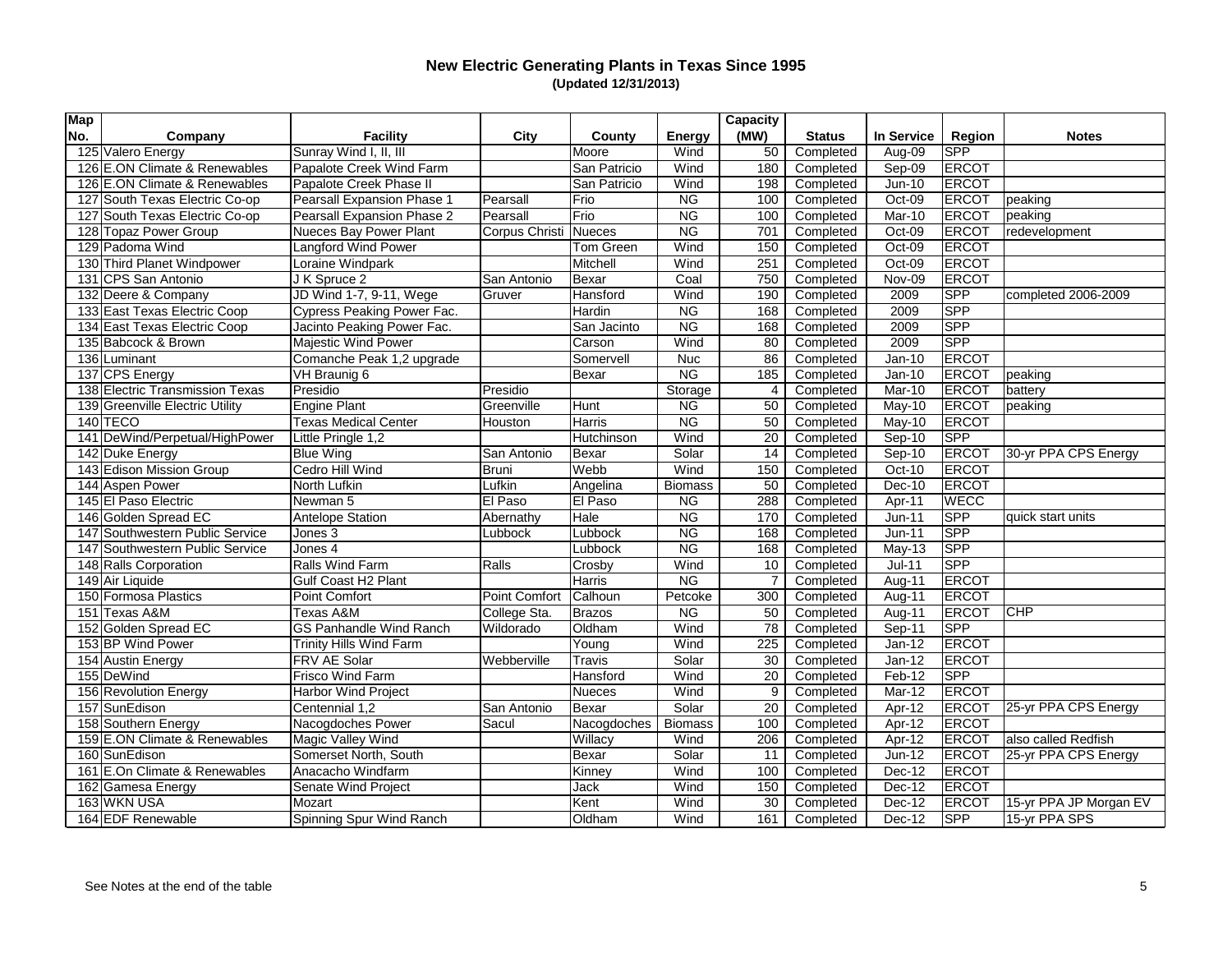| <b>Map</b> |                         |                               |             |           |               | <b>Capacity</b> |               |                   |              |                          |
|------------|-------------------------|-------------------------------|-------------|-----------|---------------|-----------------|---------------|-------------------|--------------|--------------------------|
| No.        | Companv                 | <b>Facility</b>               | City        | County    | <b>Energy</b> | (MW)            | <b>Status</b> | <b>In Service</b> | Region       | <b>Notes</b>             |
|            | 165 Exelon              | <b>Whitetail Wind Project</b> | Laredo      | Webb      | Wind          | 92              | Completed     | Dec-12            | <b>ERCOT</b> | 25-yr PPA Austin Energy  |
|            | 166 A-Tech Wind Power   | <b>Cirrus Wind Energy</b>     |             | Lynn      | Wind          | 61              | Completed     | Dec-12            | <b>SPP</b>   |                          |
|            | 167 NextEra             | <b>Blue Summit Wind</b>       |             | Wilbarger | Wind          | 135             | Completed     | Dec-12            | <b>ERCOT</b> |                          |
|            | 168 Duke Energy         | Los Vientos I                 |             | Willacy   | Wind          | 200             | Completed     | $Jan-13$          | <b>ERCOT</b> | 25-yr PPA CPS Energy     |
|            | 168 Duke Energy         | Los Vientos II                |             | Willacy   | Wind          | 202             | Completed     | $Jan-13$          | <b>ERCOT</b> | <b>PPA Austin Energy</b> |
|            | 169 EDF Renewable       | <b>Bobcat Bluff</b>           |             | Clay      | Wind          | 163             | Completed     | Mar-13            | <b>ERCOT</b> |                          |
|            | 170 MIC Energy Holdings | Bryan Solar                   |             | Presidio  | Solar         | 10              | Completed     | $Jun-13$          | <b>ERCOT</b> | 25-yr PPA BryanTexUtil   |
|            | 171 LS Power            | Sandy Creek 1                 | Riesel      | McLennan  | Coal          | 925             | Completed     | $Jul-13$          | <b>ERCOT</b> |                          |
|            | 172 OCI Solar           | Alamo                         | San Antonio | Bexar     | Solar         | 41              | Completed     | Dec-13            | <b>ERCOT</b> | total proj. 400 MW       |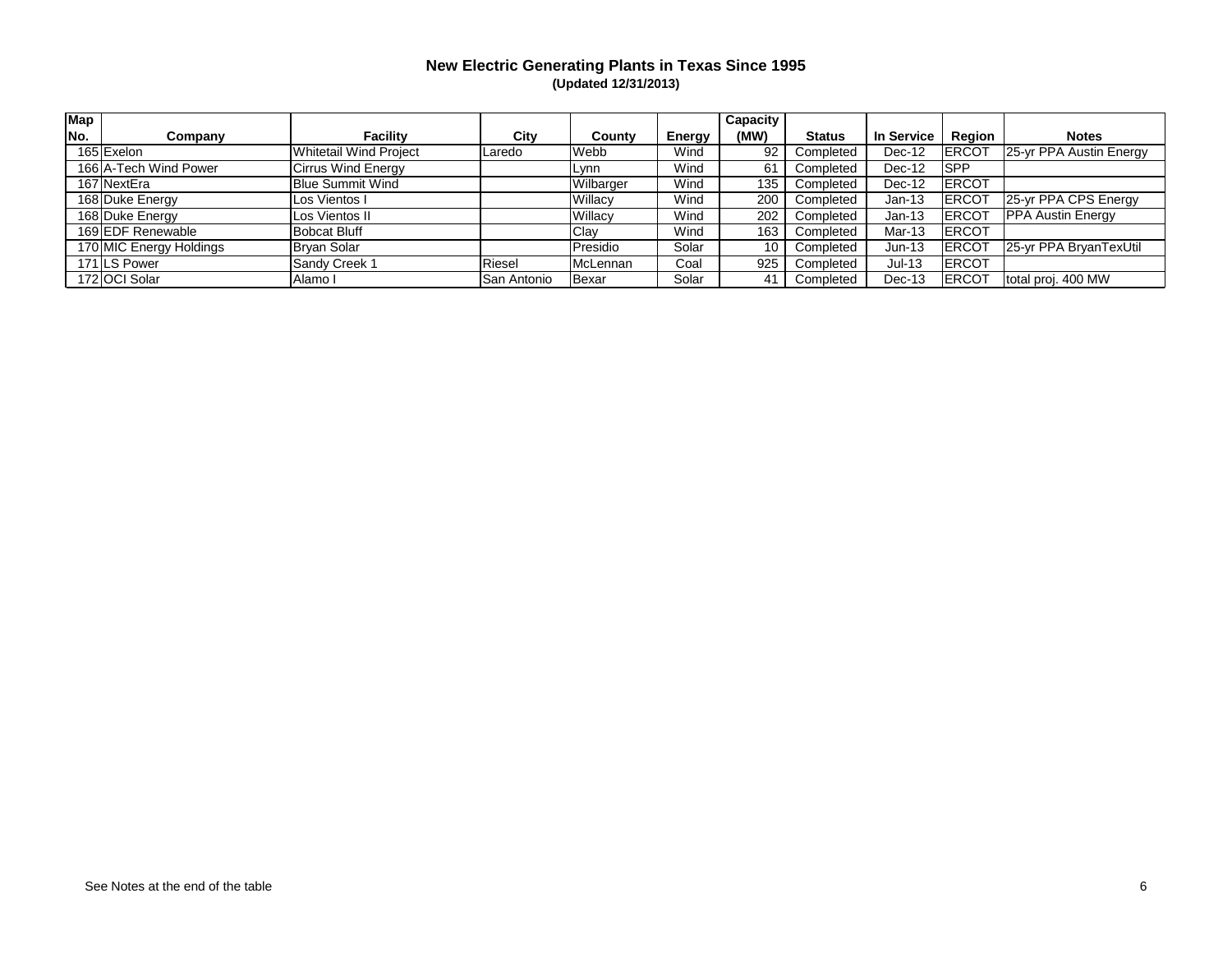| <b>Map</b> |                                |                                   |                     |               |                | <b>Capacity</b> |               |                   |               |                         |
|------------|--------------------------------|-----------------------------------|---------------------|---------------|----------------|-----------------|---------------|-------------------|---------------|-------------------------|
| No.        | Company                        | <b>Facility</b>                   | <b>City</b>         | County        | <b>Energy</b>  | (MW)            | <b>Status</b> | <b>In Service</b> | <b>Region</b> | <b>Notes</b>            |
|            | 173 Invenergy                  | Goldthwaite Wind Energy           |                     | <b>Mills</b>  | Wind           | 150             | Announced     | <b>Dec-13</b>     | <b>ERCOT</b>  | construction            |
|            | 174 Greenfield Energy          | Nelson Gardens Energy             | San Antonio         | Bexar         | <b>Biomass</b> | 4               | Announced     | <b>Dec-13</b>     | ERCOT         | 15-yr PPA CPS Energy    |
|            | 175 Sendero Wind Energy        | Sendero Wind Energy Project       |                     | Jim Hogg      | Wind           | 78              | Announced     | Feb-14            | <b>ERCOT</b>  |                         |
|            | 176 OCI Solar                  | Alamo II                          |                     |               | Solar          | 4               | Announced     | Mar-14            | ERCOT         | total proj. 400 MW      |
|            | 177 Ralls Corporation          | <b>Pleasant Hill Wind Energy</b>  |                     | Crosby        | Wind           | 20              | Announced     | Mar-14            | SPP           |                         |
|            | 178 EDF Renewable              | Hereford Wind 1                   |                     | Castro        | Wind           | 200             | Announced     | Apr-14            | <b>ERCOT</b>  |                         |
|            | 178 Lincoln Renewable Energy   | Hereford Wind 2                   |                     | Castro        | Wind           | 300             | Announced     | Apr-14            | ERCOT         | construction            |
|            | 179 Wind Tex Energy            | <b>Stephens Ranch Wind Energy</b> |                     | Borden        | Wind           | 378             | Announced     | Apr-14            | <b>ERCOT</b>  |                         |
|            | 180 Calpine                    | Channel EC expansion              | Pasadena            | Harris        | <b>NG</b>      | 260             | Announced     | <b>Jun-14</b>     | <b>ERCOT</b>  | construction            |
|            | 181 Calpine                    | Deer Park EC expansion            | Deer Park           | Harris        | <b>NG</b>      | 260             | Announced     | <b>Jun-14</b>     | ERCOT         | construction            |
|            | 182 Friendswood Energy Genco   | Friendswood Energy Generation     |                     | Harris        | NG             | 316             | Announced     | <b>Jun-14</b>     | ERCOT         |                         |
|            | 183 E.ON Climate & Renewables  | Patriot Wind                      |                     | <b>Nueces</b> | Wind           | 178             | Announced     | <b>Jun-14</b>     | ERCOT         | previously Petronilla   |
|            | 184 EDF Renewable              | Spinning Spur Wind II             |                     | Oldham        | Wind           | 161             | Announced     | <b>Jun-14</b>     | <b>ERCOT</b>  | construction            |
|            | 185 OwnEnergy                  | Windthorst-2                      |                     | Archer        | Wind           | 65              | Announced     | <b>Jun-14</b>     | <b>ERCOT</b>  |                         |
|            | 186 Invenergy                  | Miami Wind 1 Project              |                     | Gray          | Wind           | 288             | Announced     | $Jul-14$          | <b>ERCOT</b>  | construction            |
|            | $187$ LCRA                     | Ferguson Replacement Project      | Horseshoe Bay       | Llano         | <b>NG</b>      | 570             | Announced     | <b>Jul-14</b>     | <b>ERCOT</b>  | construction            |
|            | 188 Siemans USA                | <b>Pantex Wind Farm</b>           |                     | Carson        | Wind           | 11              | Announced     | <b>Jul-14</b>     | <b>SPP</b>    | construction            |
|            | 189 Panda Energy               | Panda Sherman Power               | Sherman             | Grayson       | <b>NG</b>      | 809             | Announced     | Aug-14            | <b>ERCOT</b>  | construction            |
|            | 190 Panda Energy               | Panda Temple Power                | Temple              | Bell          | <b>NG</b>      | 791             | Announced     | Aug-14            | <b>ERCOT</b>  | construction            |
|            | 190 Panda Energy               | Panda Temple Power exp.           | Temple              | Bell          | N <sub>G</sub> | 791             | Announced     | Aug-15            | <b>ERCOT</b>  |                         |
|            | 191 Moore Wind Power           | Moore Wind 1                      |                     | Crosby        | Wind           | 149             | Announced     | Aug-14            | ERCOT         |                         |
|            | 192 Pattern Energy             | Panhandle Wind                    |                     | Carson        | Wind           | 218             | Announced     | Aug-14            | ERCOT         | construction            |
|            | 192 Pattern Energy             | Panhandle Wind 2                  |                     | Carson        | Wind           | 198             | Announced     | <b>Nov-14</b>     | ERCOT         |                         |
|            | 193 Rentech                    | <b>Rentech Project</b>            | Pasadena            | <b>Harris</b> | <b>NG</b>      | 15              | Announced     | Aug-14            | <b>ERCOT</b>  | previously Agriphos     |
| 194        |                                | Route66 Wind                      |                     | Randall       | Wind           | 150             | Announced     | Sep-14            | ERCOT         |                         |
|            | 195 TradeWind Energy           | Midway Farms                      |                     | San Patricio  | Wind           | 161             | Announced     | Oct-14            | <b>ERCOT</b>  |                         |
|            | 196 Competitive Power Ventures | <b>CPV</b> Rattlesnake Den 1      |                     | Glasscock     | Wind           | 200             | Announced     | Oct-14            | <b>ERCOT</b>  |                         |
|            | 196 Competitive Power Ventures | CPV Rattlesnake Den 2             |                     | Glasscock     | Wind           | 150             | Announced     | Oct-14            | <b>ERCOT</b>  |                         |
| 197        |                                | <b>Mustang Solar Project</b>      |                     | <b>Travis</b> | Solar          | 30              | Announced     | Oct-14            | <b>ERCOT</b>  |                         |
|            | 198 Scandia Wind Southwest     | <b>Mariah Project</b>             |                     | Parmer        | Wind           | 200             | Announced     | Oct-14            | ERCOT         |                         |
|            | 198 Scandia Wind Southwest     | <b>Mariah Project</b>             |                     | Parmer        | Wind           | 200             | Announced     | Jan-15            | <b>ERCOT</b>  |                         |
|            | 198 Scandia Wind Southwest     | <b>Mariah Project</b>             |                     | Parmer        | Wind           | 200             | Announced     | Dec-15            | <b>ERCOT</b>  |                         |
|            | 199 White Camp Solar           | White Camp Solar                  |                     | Kent          | Solar          | 100             | Announced     | Nov-14            | <b>ERCOT</b>  |                         |
|            | 200 Iberdrola                  | Baffin Wind Farm (Penascal 3)     |                     | Kenedy        | Wind           | 202             | Announced     | Dec-14            | <b>ERCOT</b>  | construction            |
| 201        |                                | <b>Cameron County Wind</b>        |                     | Cameron       | Wind           |                 | 165 Announced | Dec-14            | <b>ERCOT</b>  |                         |
|            | 202 Iberdrola                  | Comanche Run Wind                 |                     | Swisher       | Wind           | 500             | Announced     | Dec-14            | <b>ERCOT</b>  |                         |
|            | 203 E.ON Climate & Renewables  | Conway Wind Farm                  |                     | Carson        | Wind           | 600             | Announced     | Dec-14            | <b>ERCOT</b>  |                         |
|            | 204 RES Americas               | Keechi Wind                       |                     | <b>Jack</b>   | Wind           | 102             | Announced     | Dec-14            | <b>ERCOT</b>  |                         |
|            | 205 EDF Renewable              | Longhorn Energy Center            |                     | Briscoe       | Wind           | 200             | Announced     | Dec-14            | <b>ERCOT</b>  |                         |
|            | 206 Duke Energy                | Los Vientos III                   | RioGrandeCity Starr |               | Wind           | 200             | Announced     | Dec-14            | ERCOT         | 25-yr PPA Austin Energy |
|            | 206 Duke Energy                | Los Vientos IV                    | RioGrandeCity Starr |               | Wind           | 200             | Announced     | 2016              | ERCOT         | 25-yr PPA Austin Energy |
|            | 207 Horn Wind                  | South Clay Windfarm               |                     | Clay          | Wind           | 200             | Announced     | Dec-14            | <b>ERCOT</b>  |                         |
|            | 208 Energos-Cap Rock Wind      | Arranz Wind Caprock 1             |                     | Crosby        | Wind           | 200             | Announced     | 2014              | <b>SPP</b>    | no recent information   |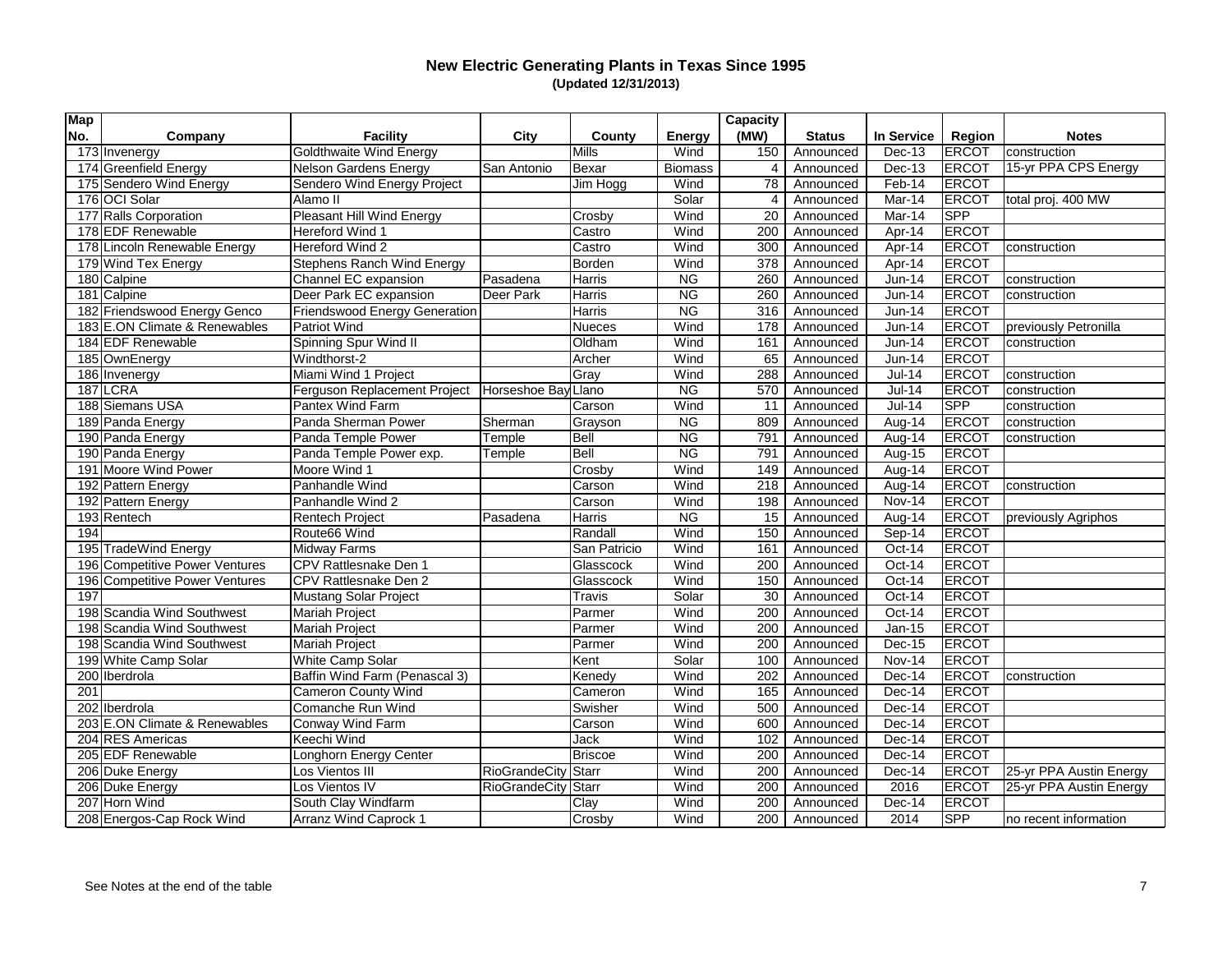| <b>Map</b> |                                |                                   |                     |            |                        | <b>Capacity</b> |               |               |                            |                                |
|------------|--------------------------------|-----------------------------------|---------------------|------------|------------------------|-----------------|---------------|---------------|----------------------------|--------------------------------|
| No.        | Company                        | <b>Facility</b>                   | <b>City</b>         | County     | <b>Energy</b>          | (MW)            | <b>Status</b> | In Service    | <b>Region</b>              | <b>Notes</b>                   |
|            | 209 Energos-Peak Wind          | Arranz Wind Tuxedo 1              |                     | Jones      | Wind                   | 200             | Announced     | 2014          | <b>ERCOT</b>               | no recent information          |
|            | 210 Chermac Energy             | Happy Hereford                    |                     | Randall    | Wind                   | 240             | Announced     | 2014          | <b>SPP</b>                 |                                |
|            | 211 South Texas Electric Co-op | <b>Red Gate</b>                   |                     | Hidalgo    | <b>NG</b>              | 225             | Announced     | 2014          | <b>ERCOT</b>               | quick start units              |
|            | 212 East Texas Electric Coop   | Woodville                         | Woodville           | Tyler      | <b>Biomass</b>         | 50              | Announced     | 2014          | SERC                       | construction                   |
|            | 213 BNB Renewable Energy       | <b>Mesquite Creek</b>             |                     | Borden     | Wind                   | 249             | Announced     | Jan-15        | <b>ERCOT</b>               |                                |
|            | 214 Pioneer Green Energy       | Logan's Gap Wind I                |                     | Comanche   | Wind                   | 199             | Announced     | <b>May-15</b> | ERCOT                      |                                |
|            | 215 El Paso Electric           | Montana Power Station 1-2         | El Paso             | El Paso    | <b>NG</b>              | 176             | Announced     | <b>May-15</b> | <b>WECC</b>                |                                |
|            | 215 El Paso Electric           | Montana Power Station 3           | El Paso             | El Paso    | N <sub>G</sub>         | 88              | Announced     | May-16        | <b>WECC</b>                |                                |
|            | 215 El Paso Electric           | Montana Power Station 4           | El Paso             | El Paso    | <b>NG</b>              | 88              | Announced     | May-17        | <b>WECC</b>                |                                |
|            | 216 Invenergy Thermal          | <b>Ector County Energy Center</b> |                     | Ector      | <b>NG</b>              | 330             | Announced     | $Jun-15$      | ERCOT                      | CTs; TCEQ pending              |
|            | 217 Invenergy                  | <b>Gunsight Mountain</b>          |                     | Howard     | Wind                   | 120             | Announced     | Aug-15        | ERCOT                      |                                |
|            | 218 Mesa Power                 | Pampa Wind Project                |                     | Gray       | Wind                   | 500             | Announced     | Dec-15        | <b>ERCOT</b>               |                                |
|            | 219 NRG Development            | <b>CHP</b>                        | Corpus Christi      | Nueces     | <b>NG</b>              | 49              | Announced     | 2015          | ERCOT                      | <b>CHP</b>                     |
|            | 220 U.S. DOD                   | <b>Fort Bliss</b>                 | El Paso             | El Paso    | Solar                  | 20              | Announced     | 2015          | <b>WECC</b>                |                                |
|            | 221 Guadalupe Power Partners   | <b>Guadalupe Power Plant</b>      |                     | Guadalupe  | <b>NG</b>              | 470             | Announced     | 2015          | <b>ERCOT</b>               | CTs; TCEQ issued               |
|            | 222 East Texas Electric Coop   | Lake Livingston                   |                     | Polk       | Hydro                  | 24              | Announced     | 2015          | SERC                       |                                |
|            | 223 Victoria WLE               | Victoria (expansion)              | Victoria            | Victoria   | <b>NG</b>              | 150             | Announced     | 2015          | <b>ERCOT</b>               | CCGT; TCEQ pending             |
|            | 224 Summit Power               | <b>Texas Clean Energy Project</b> | Penwell             | Ector      | Coal                   | 240             | Announced     | <b>Jan-16</b> | <b>ERCOT</b>               | <b>IGCC/CCS</b>                |
|            | 225 Chamisa Energy             | Chamisa CAES at Tulia             | Tulia               | Swisher    | Storage                | 270             | Announced     | Mar-16        | ERCOT                      | <b>CAES</b>                    |
|            | 226 Golden Spread EC           | <b>Elk Station</b>                | Abernathy           | Hale       | <b>NG</b>              | 202             | Announced     | $Jun-16$      | <b>ERCOT</b><br><b>SPP</b> | CT; switchable                 |
|            | 226 Golden Spread EC           | <b>Elk Station</b>                | Abernathy           | Hale       | <b>NG</b>              | 404             | Announced     | <b>Jun-16</b> | <b>ERCOT</b>               | CTs                            |
|            | 227 Pondera Capital Management | Pondera King Power Project        |                     | Harris     | <b>NG</b>              | 1,380           | Announced     | <b>Jun-16</b> | ERCOT                      |                                |
|            | 228 Tenaska                    | Roan's Prairie                    | Shiro               | Grimes     | <b>NG</b>              | 694             | Announced     | <b>Jun-16</b> | <b>SPP</b>                 | GTs; TCEQ pending              |
|            | 229 Cobisa                     | Greenville                        | Greenville          | Hunt       | <b>NG</b>              | 1,792           | Announced     | Dec-16        | ERCOT                      | excluded from CDR              |
|            | 230 Tenaska-BPUB               | Brownsville                       | <b>Brownsville</b>  | Cameron    | <b>NG</b>              | 800             | Announced     | 2016          | ERCOT                      | CCGT; TCEQ pending             |
|            | 231 FGE Power                  | <b>FGE Texas</b>                  | Westbrook           | Mitchell   | <b>NG</b>              | 726             | Announced     | 2016          | <b>ERCOT</b>               | CCGT; TCEQ pending             |
|            | 232 Coronado Ventures          | La Paloma Energy                  | Harlingen           | Cameron    | <b>NG</b>              | 690             | Announced     | 2016          | <b>ERCOT</b>               |                                |
|            | 233 Coronado Ventures          | <b>Pinecrest Energy Center</b>    | Lufkin              | Angelina   | <b>NG</b>              | 700             | Announced     | 2016          | ERCOT                      | CCGT; TCEQ issued              |
|            | 234 Southern Power             | Trinidad                          | Trinidad            | Navarro    | <b>NG</b>              | 470             | Announced     | <b>Jun-17</b> | ERCOT                      | CCGT; TCEQ pending             |
|            | 235 ApexCAES                   | <b>Bethel Energy Center</b>       | Tenn. Colony        | Anderson   | Storage                | 317             | Announced     | 2017          | <b>ERCOT</b>               | <b>CAES</b>                    |
|            | 236 NRG Energy                 | Cedar Bayou                       | Baytown             | Chambers   | <b>NG</b>              | 600             | Announced     |               | <b>ERCOT</b>               |                                |
|            | 237 Luminant                   | Decordova 5 & 6                   | Granbury            | Hood       | <b>NG</b>              | 450             | Announced     |               | ERCOT                      | CTs; TCEQ issued               |
|            | 238 Coronado Ventures          | <b>Edinburg Power</b>             | Edinburg            | Hidalgo    | <b>NG</b>              | 700             | Announced     |               | ERCOT                      |                                |
|            | 239 Calhoun Power Authority    | E.S.Joslin repowering             |                     | Calhoun    | $\overline{\text{NG}}$ | 887             | Announced     |               |                            | <b>ERCOT</b> CCGT; TCEQ issued |
|            | 240 Frame Switch Energy        | Frame Switch Energy               | <b>Frame Switch</b> | Williamson | <b>NG</b>              | 120             | Announced     |               | <b>ERCOT</b>               | CTs; TCEQ issued               |
|            | 241 Freeport LNG Development   | <b>Freeport LNG</b>               | Freeport            | Brazoria   | <b>NG</b>              | 87              | Announced     |               | ERCOT                      | CT; TCEQ pending               |
|            | 242 Indeck Wharton             | Indeck Wharton EC                 | Daneyang            | Wharton    | <b>NG</b>              | 650             | Announced     |               | <b>ERCOT</b>               | CTs; TCEQ pending              |
|            | 243 ApexCAES                   | Matagorda Energy Center           | Clemville           | Matagorda  | Storage                | 317             | Announced     |               | <b>ERCOT</b>               | CAES; TCEQ issued              |
|            | 244 GDF Suez                   | Midlothian and Hays upgrades      |                     |            | <b>NG</b>              | 134             | Announced     |               | ERCOT                      |                                |
|            | 245 Exelon Power               | Mountain Creek expansion          | Dallas              | Dallas     | <b>NG</b>              | 200             | Announced     |               | <b>ERCOT</b>               |                                |
|            | 246 NRG Energy                 | PH Robinson                       | <b>Bacliff</b>      | Galveston  | <b>NG</b>              | 390             | Announced     |               | <b>ERCOT</b>               | peaking units                  |
|            | 247 NRG Energy                 | Sam Bertron                       | Deer Park           | Harris     | <b>NG</b>              | 600             | Announced     |               | ERCOT                      |                                |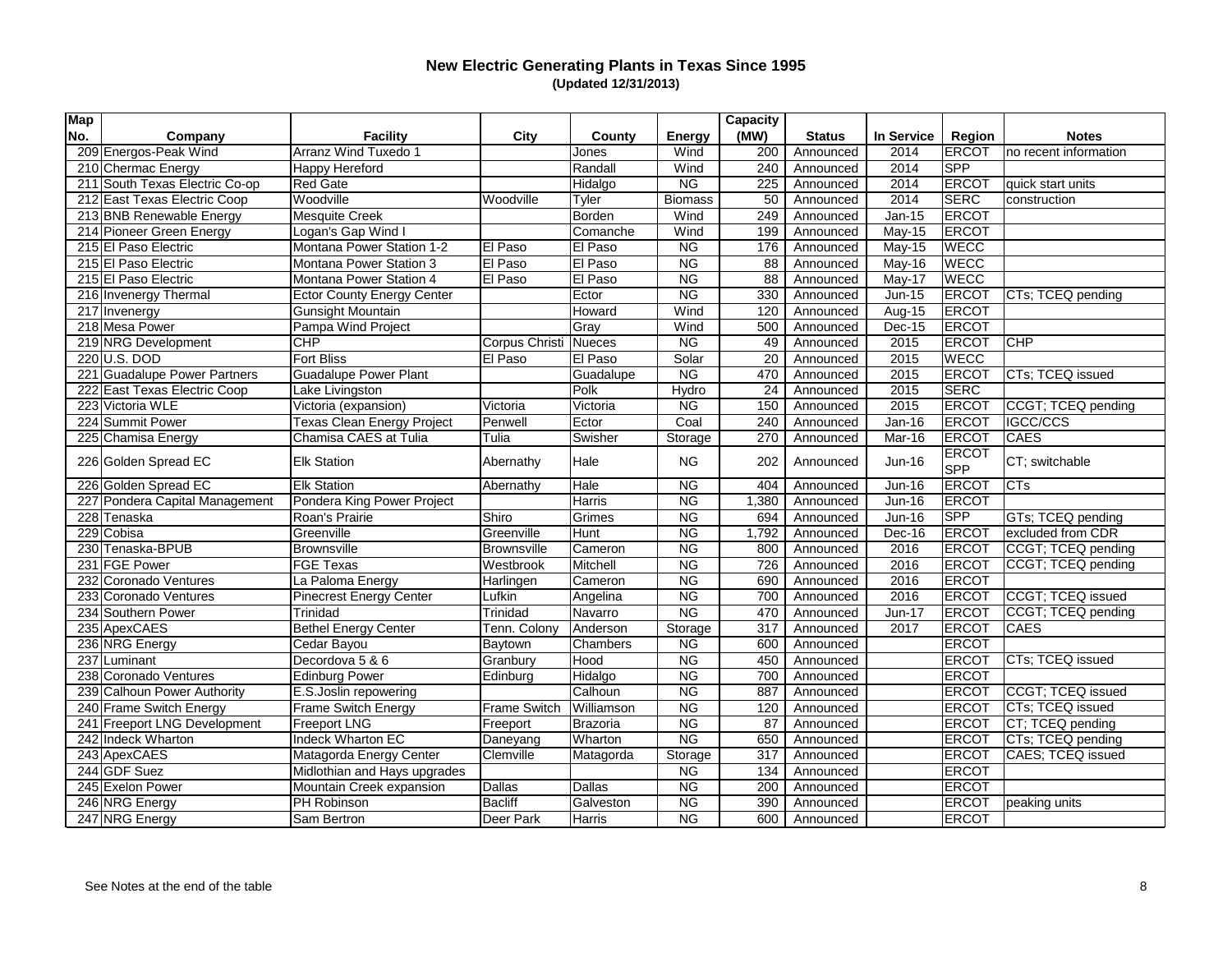| <b>Map</b> |                                |                         |               |         |               | <b>Capacity</b> |               |                   |               |                       |
|------------|--------------------------------|-------------------------|---------------|---------|---------------|-----------------|---------------|-------------------|---------------|-----------------------|
| No.        | Companv                        | <b>Facility</b>         | City          | Countv  | <b>Energy</b> | (MW)            | <b>Status</b> | <b>In Service</b> | <b>Region</b> | <b>Notes</b>          |
|            | 248 Austin Energy              | Sand Hill expansion     | Del Valle     | Travis  | ΝG            | 174             | Announced     |                   | ERCOT         |                       |
|            | 249 Spinning Star Energy       | <b>Smart Wind Ranch</b> |               | Jpton   | Wind          | 615             | Announced     |                   | <b>ERCOT</b>  |                       |
|            | 250 Texas En Dev. Svces/Sargas | Stargate Point Comfort  | Point Comfort | Calhoun | <b>NG</b>     | 250             | Announced     |                   | <b>IERCOT</b> | CO2 cap.; TCEQ issued |
|            | 251 Luminant                   | Tradinghouse            |               |         | <b>NG</b>     | 470             | Announced     |                   | ERCOT         | CTs; TCEQ pending     |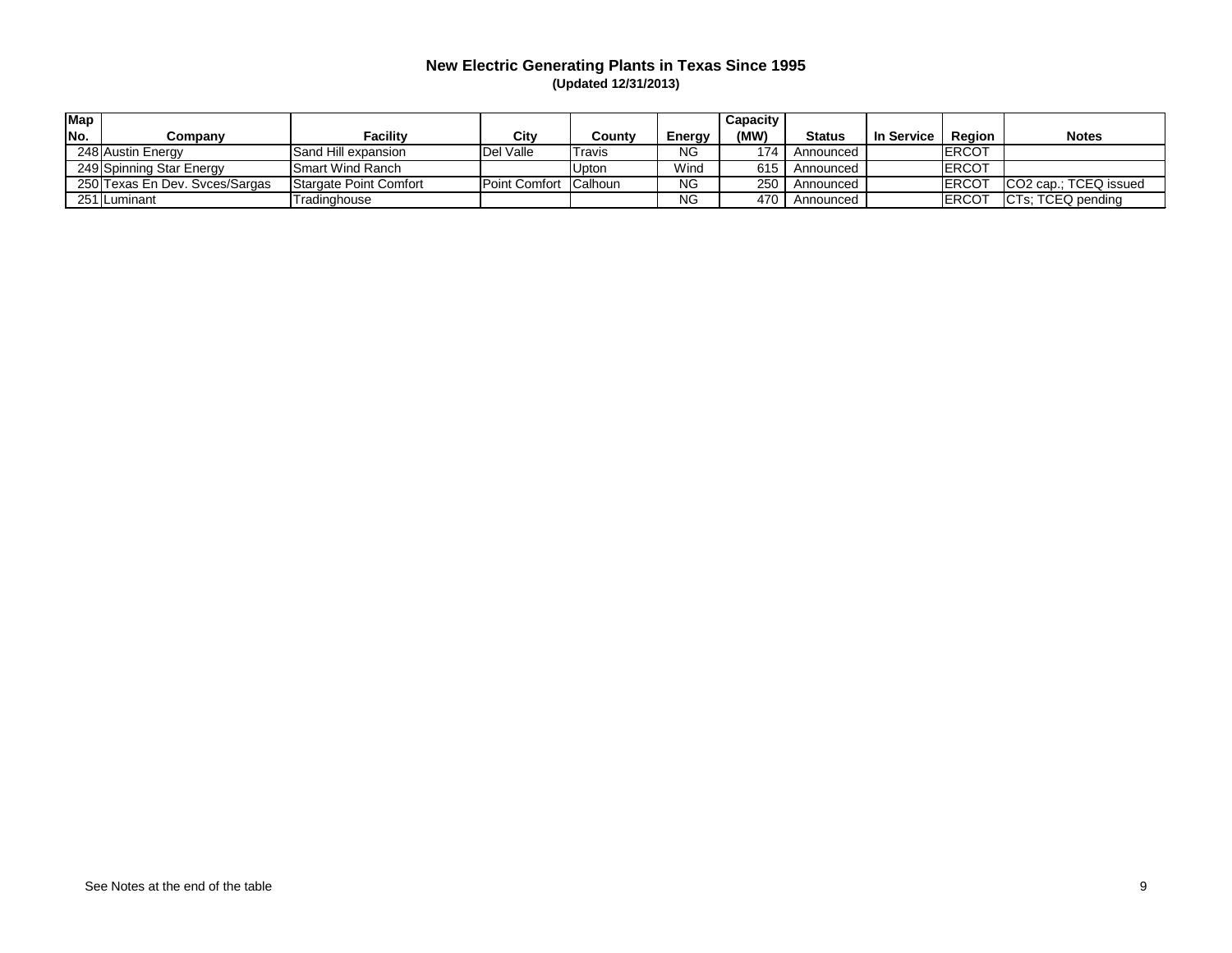| <b>Map</b> |                                              |                          |      |                   |                        | <b>Capacity</b> |               |            |               |                   |
|------------|----------------------------------------------|--------------------------|------|-------------------|------------------------|-----------------|---------------|------------|---------------|-------------------|
| No.        | Company                                      | <b>Facility</b>          | City | County            | <b>Energy</b>          | (MW)            | <b>Status</b> | In Service | <b>Region</b> | <b>Notes</b>      |
|            | $252$ AES                                    | <b>AES Deepwater G1</b>  |      | Harris            | Petcoke                | 138             | Mothballed    | 1986       | ERCOT         |                   |
|            | 253 Bryan Texas Utilities                    | Atkins 3,4,5,6           |      | Brazos            | <b>NG</b>              | 109             | Mothballed    | 1955-69    | <b>ERCOT</b>  |                   |
|            | 254 NRG Energy                               | Greens Bayou GT82        |      | Harris            | <b>NG</b>              | 58              | Mothballed    | 1976       | <b>ERCOT</b>  |                   |
|            | 255 CPS Energy                               | Leon Creek 3,4           |      | Bexar             | <b>NG</b>              | 144             | Mothballed    | 1953-59    | <b>ERCOT</b>  |                   |
|            | 256 Luminant                                 | Martin Lake 3            |      | Rusk              | Coal                   | 805             | Mothballed    | 1979       | <b>ERCOT</b>  | seasonal mothball |
|            | 257 Luminant                                 | Monticello 1,2           |      | <b>Titus</b>      | Coal                   | 1,130           | Mothballed    | 1974-75    | ERCOT         | seasonal mothball |
|            | 258 Brazos Electric Power Coop               | North Texas 1,2,3        |      | Parker            | <b>NG</b>              | 75              | Mothballed    | 1958-63    | <b>ERCOT</b>  |                   |
|            | 259 Luminant                                 | Permian Basin 6          |      | Ward              | <b>NG</b>              | 515             | Mothballed    | 1973       | <b>ERCOT</b>  |                   |
|            | 260 Brownsville PUB                          | Silas Ray 5              |      | Cameron           | <b>NG</b>              | 10              | Mothballed    | 1951       | <b>ERCOT</b>  |                   |
|            | 261 NRG Energy                               | SR Bertron G1-G4, GT2    |      | Harris            | <b>NG</b>              | 765             | Mothballed    | 1956-67    | ERCOT         |                   |
|            | $\overline{262}$ Luminant                    | <b>Valley 1,2,3</b>      |      | Fanin             | <b>NG</b>              | 1,069           | Mothballed    | 1962-71    | ERCOT         |                   |
|            | 263 AEP-TNC                                  | Abilene 4                |      | Taylor            | <b>NG</b>              | 18              | Retired       | 1949       | ERCOT         |                   |
|            | $264$ AES                                    | <b>AES Deepwater PS1</b> |      | Harris            | Storage                | 2               | Retired       | 2010       | <b>ERCOT</b>  |                   |
|            | 265 City of Garland                          | CE Newman 1,2,3,4,5      |      | Dallas            | <b>NG</b>              | 89              | Retired       | 1957-63    | <b>ERCOT</b>  |                   |
|            | 266 NRG Energy                               | Cedar Bayou 3            |      | Chambers          | <b>NG</b>              | 743             | Retired       | 1974       | <b>ERCOT</b>  |                   |
|            | 267 Valero Refining                          | Coastal 1,2              |      | Nueces            | <b>NG</b>              | 38              | Retired       | 1984       | <b>ERCOT</b>  |                   |
|            | 268 Luminant                                 | Collin 1                 |      | Collin            | N <sub>G</sub>         | 154             | Retired       | 1955       | <b>ERCOT</b>  |                   |
|            | 269 Luminant                                 | DeCordova 1              |      | Hood              | <b>NG</b>              | 816             | Retired       | 1975       | <b>ERCOT</b>  |                   |
|            | 270 Texas Genco II                           | Deepwater 7              |      | Harris            | <b>NG</b>              | 159             | Retired       | 1955       | ERCOT         |                   |
|            | 271 Luminant                                 | Eagle Mountain 1,2,3     |      | Tarrant           | NG                     | 665             | Retired       | 1954-71    | ERCOT         |                   |
|            | 272 AEP-TCC                                  | ES Joslin 1              |      | Calhoun           | <b>NG</b>              | 254             | Retired       | 1971       | <b>ERCOT</b>  |                   |
|            | $273$ LCRA                                   | Ferguson 1               |      | Llano             | $\overline{\text{NG}}$ | 354             | Retired       | 1974       | <b>ERCOT</b>  |                   |
|            | 274 CSW Services                             | Fort Davis Wind Farm     |      | <b>Jeff Davis</b> | Wind                   | $\overline{7}$  | Retired       | 1996       | <b>ERCOT</b>  |                   |
|            | 275 AEP-TNC                                  | Fort Phantom 1,2         |      | Jones             | <b>NG</b>              | 362             | Retired       | 1974-77    | <b>ERCOT</b>  |                   |
|            | 276 AEP-TNC                                  | Fort Stockton 2          |      | Pecos             | <b>NG</b>              | 5               | Retired       | 1958       | ERCOT         |                   |
|            | 277 Extex Laporte                            | Handley 1,2              |      | <b>Tarrant</b>    | <b>NG</b>              | 122             | Retired       | 1948-50    | <b>ERCOT</b>  |                   |
|            | 278 Texas Genco II                           | HO Clarke (6 units)      |      | Harris            | <b>NG</b>              | 78              | Retired       | 1968       | <b>ERCOT</b>  |                   |
|            | 279 Austin Energy                            | Holly 1,2,3,4            |      | <b>Travis</b>     | <b>NG</b>              | 575             | Retired       | 1960-74    | <b>ERCOT</b>  |                   |
|            | 280 City of Coleman                          | IC Units (9)             |      | Coleman           | <b>NG</b>              | 17              | Retired       | 1955-86    | ERCOT         |                   |
|            | 281 City of Robstown                         | IC Units 3-11            |      | <b>Nueces</b>     | <b>NG</b>              | 18              | Retired       | 1955-79    | ERCOT         |                   |
|            | 282 J.L. Bates, LP (Sempra)                  | JLBates 1,2              |      | Hidalgo           | N <sub>G</sub>         | 181             | Retired       | 1958-60    | <b>ERCOT</b>  |                   |
|            | 283 Luminant                                 | Lake Creek 1,2           |      | McLennan          | NG                     | 320             | Retired       | 1953-59    | <b>ERCOT</b>  |                   |
|            | 284 AEP-TNC                                  | Lake Pauline 1,2         |      | Hardeman          | <b>NG</b>              | 35              | Retired       | 1928-51    | <b>ERCOT</b>  |                   |
|            | 285 La Palma WLE (Sempra)                    | La Palma 4,5,6,7         |      | Cameron           | <b>NG</b>              | 243             | Retired       | 1947-75    | <b>ERCOT</b>  |                   |
|            | 286 Lon C. Hill LP (Sempra)                  | Lon C. Hill 1,2,3,4      |      | Nueces            | NG                     | 559             | Retired       | 1954-69    | ERCOT         |                   |
|            | 287 Luminant                                 | Morgan Creek 2,3,4,5,6   |      | Mitchell          | <b>NG</b>              | 133             | Retired       | 1950-54    | ERCOT         |                   |
|            | 288 Extex Laporte                            | Mountain Creek 2,3       |      | Dallas            | <b>NG</b>              | 86              | Retired       | 1945-49    | <b>ERCOT</b>  |                   |
|            | 289 Wharton County Power Partners New Gulf 2 |                          |      | Wharton           | <b>NG</b>              | 15              | Retired       | 1988       | <b>ERCOT</b>  |                   |
|            | 290 Luminant                                 | North Lake 1,2,3         |      | Dallas            | <b>NG</b>              | 650             | Retired       | 1959-64    | ERCOT         |                   |
|            | 291 TXU Generation Company                   | North Main 4             |      | Tarrant           | NG                     | 85              | Retired       | 1952       | ERCOT         |                   |
|            | 292 AEP-TNC                                  | Oak Creek 1              |      | Coke              | <b>NG</b>              | 85              | Retired       | 1962       | ERCOT         |                   |
|            | 293 AEP-TNC                                  | Paint Creek 1,2,3,4      |      | Haskell           | <b>NG</b>              | 350             | Retired       | 1953-71    | <b>ERCOT</b>  |                   |
|            | 294 TXU Generation Company                   | Parkdale 1,2,3           |      | Dallas            | <b>NG</b>              | 334             | Retired       | 1953-57    | <b>ERCOT</b>  |                   |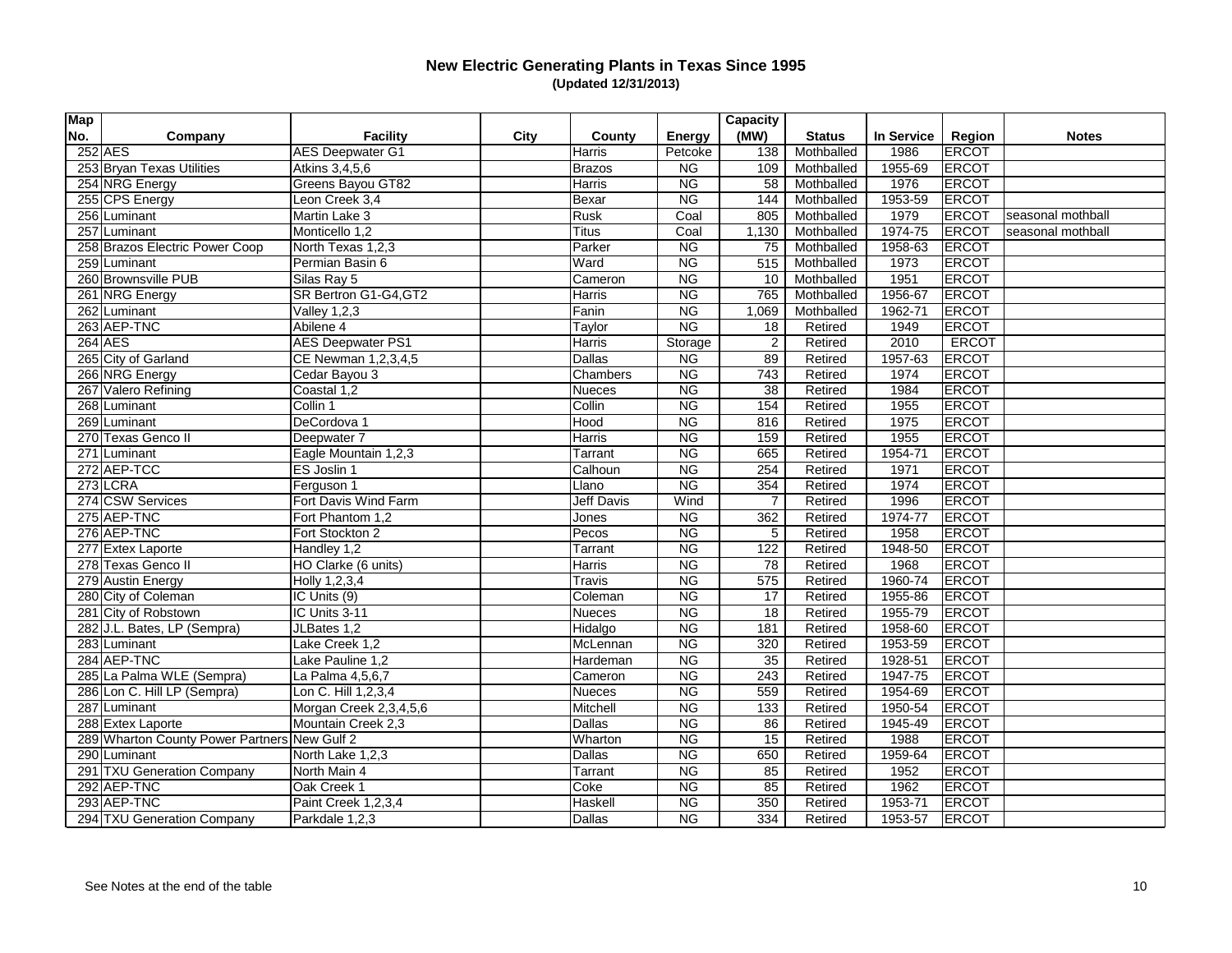| <b>Map</b> |                            |                             |      |                  |               | Capacity |               |                   |              |              |
|------------|----------------------------|-----------------------------|------|------------------|---------------|----------|---------------|-------------------|--------------|--------------|
| No.        | Company                    | <b>Facility</b>             | City | County           | <b>Energy</b> | (MW)     | <b>Status</b> | <b>In Service</b> | Region       | <b>Notes</b> |
|            | 295 Luminant               | Permian Basin 5             |      | Ward             | ΝG            | 115      | Retired       | 1958              | <b>ERCOT</b> |              |
|            | 296 NRG Energy             | PH Robinson 1,2,3,4         |      | Galveston        | <b>NG</b>     | 2,187    | Retired       | 1966-73           | <b>ERCOT</b> |              |
|            | 297 AEP-TNC                | Presidio 5,6                |      | Presidio         | DFO           | 2        | Retired       | 1967              | <b>ERCOT</b> |              |
|            | 298 AEP-TNC                | Rio Pecos 4,5,6             |      | Crockett         | <b>NG</b>     | 140      | Retired       | 1959              | <b>ERCOT</b> |              |
|            | 299 TXU Generation Company | <b>River Crest 1</b>        |      | <b>Red River</b> | <b>NG</b>     | 111      | Retired       | 1954              | <b>ERCOT</b> |              |
|            | 300 NRG Energy             | Sam Bertron 1               |      | Harris           | <b>NG</b>     | 20       | Retired       | 1967              | <b>ERCOT</b> |              |
|            | 301 AEP-TNC                | San Angelo 1,2              |      | Tom Green        | <b>NG</b>     | 123      | Retired       | 1965-66           | <b>ERCOT</b> |              |
|            | 302 City of Garland        | Spencer 1,2,3               |      | Denton           | NG.           | 53       | Retired       | 1955-62           | <b>ERCOT</b> |              |
|            | 303 Luminant               | Sweetwater 1, CT1, CT2, CT3 |      | Nolan            | ΝG            | 228      | Retired       | 1989              | <b>ERCOT</b> |              |
|            | 304 Texas Genco II         | TH Wharton 2                |      | Harris           | <b>NG</b>     | 229      | Retired       | 1960              | <b>ERCOT</b> |              |
|            | 305 Luminant               | Tradinghouse 1,2            |      | McLennan         | <b>NG</b>     | 1,350    | Retired       | 1970-72           | <b>ERCOT</b> |              |
|            | 306 AEP-TNC                | Vernon 1,2,3,4,7            |      | <b>Wilbarger</b> | <b>DFO</b>    | 9        | Retired       | 1952-68           | ERCOT        |              |
|            | 307 CPS Energy             | WB Tuttle 2,3               |      | Bexar            | <b>NG</b>     | 190      | Retired       | 1956-61           | <b>ERCOT</b> |              |
|            | 308 Texas Genco II         | Webster 3,21                |      | Harris           | NG.           | 387      | Retired       | 1965-67           | ERCOT        |              |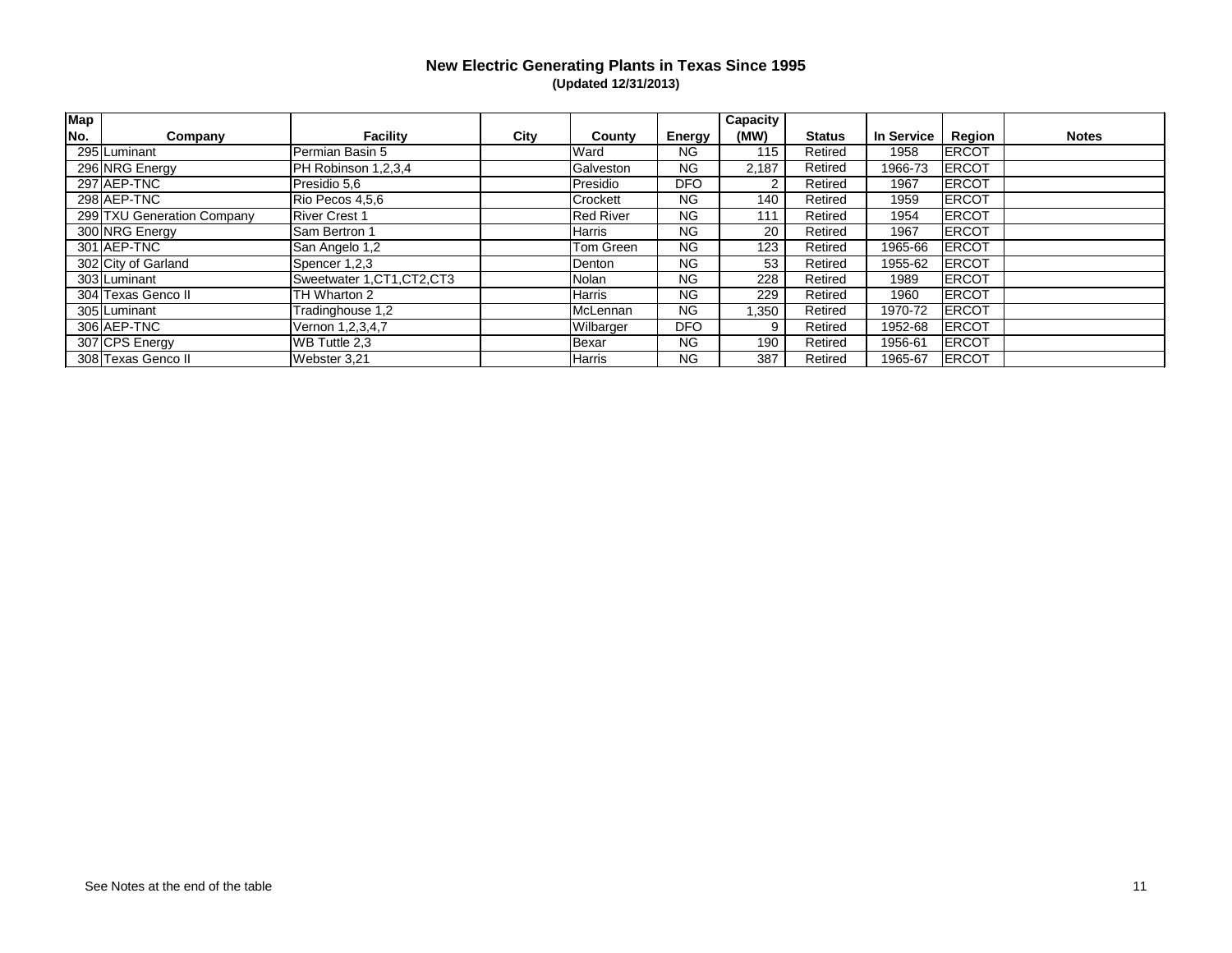| <b>Map</b> |                                  |                                        |                 |               |                | <b>Capacity</b> |               |            |               |                           |
|------------|----------------------------------|----------------------------------------|-----------------|---------------|----------------|-----------------|---------------|------------|---------------|---------------------------|
| No.        | Company                          | <b>Facility</b>                        | City            | County        | <b>Energy</b>  | (MW)            | <b>Status</b> | In Service | Region        | <b>Notes</b>              |
|            | <b>Newind LLC</b>                | <b>Childress County Wind One</b>       |                 | Childress     | Wind           | 120             | Delayed       |            | ERCOT         | no recent information     |
|            | Navasota Energy                  | Colorado Bend expansion                | Wharton         | Wharton       | <b>NG</b>      | 275             | Delayed       |            | <b>ERCOT</b>  | plant sold to Exelon      |
|            | Luminant                         | Comanche Peak 3, 4                     |                 | Somervill     | <b>Nuc</b>     | 3,200           | Delayed       |            | ERCOT         | development suspended     |
|            | <b>Carter Wind Energy</b>        | <b>Community Wind Energy</b>           | Seymour         | Baylor        | Wind           | 80              | Delayed       |            | ERCOT         | no recent information     |
|            | <b>AES</b>                       | <b>AES Deepwater Energy Storage</b>    |                 | <b>Harris</b> | Storage        | 40              | Delayed       |            | <b>ERCOT</b>  |                           |
|            | Horizon Wind                     | Fort Concho Wind Farm                  |                 | Tom Green     | Wind           | 400             | Delayed       |            | ERCOT         | deleted from SPR          |
|            | <b>Coastal Point Energy</b>      | <b>Galveston Wind Project</b>          | Galveston       | Galveston     | Wind           | 300             | Delayed       |            | ERCOT         |                           |
|            | <b>EDP Renewables</b>            | <b>Gatesville Wind Farm</b>            |                 | Coryell       | Wind           | 100             | Delayed       |            | ERCOT         | deleted from SPR          |
|            | <b>Greenville Energy</b>         | Greenville                             | Greenville      | Hunt          | <b>Biomass</b> | 63              | Delayed       |            | ERCOT         | no recent information     |
|            | Babcock & Brown                  | Gulf Wind 2                            |                 | Kenedy        | Wind           | 400             | Delayed       |            | ERCOT         | deleted from SPR          |
|            | Babcock & Brown                  | Gulf Wind 3                            |                 | Kenedy        | Wind           | 400             | Delayed       |            | ERCOT         | deleted from SPR          |
|            | <b>International Power</b>       | Hays                                   |                 | Hays          | Solar          | 20              | Delayed       |            | ERCOT         | no recent information     |
|            | <b>SunMark Energy</b>            | Henderson                              | Henderson       | Rusk          | <b>Biomass</b> | 60              | Delayed       |            | ERCOT         |                           |
|            | Golden Spread Electric Co-op     | <b>Holcomb East</b>                    | Holcomb         | (Kansas)      | Coal           | 150             | Delayed       |            | <b>SPP</b>    | KS air permit denied      |
|            | <b>Chermac Energy</b>            | Kaiser Creek Windfarm                  |                 | Callahan      | Wind           | 101             | Delayed       |            | ERCOT         | deleted from SPR          |
|            | <b>MyPower Corporation</b>       | Lakeside Energy Center                 |                 | Freestone     | <b>NG</b>      | 640             | Delayed       |            | ERCOT         | air permit pending 2008   |
|            | NextEra                          | Lamar Power Partners exp.              |                 | ∟amar         | N <sub>G</sub> |                 | Delayed       |            | ERCOT         |                           |
|            | Decker Energy                    | Lindale Renewable Energy               | Lindale         | Smith         | <b>Biomass</b> | 35              | Delayed       |            | <b>ERCOT</b>  | no recent information     |
|            | Penn Energy Trust                | M-Bar Wind                             |                 | Andrews       | Wind           | 194             | Delayed       |            | <b>ERCOT</b>  | deleted from SPR          |
|            | Invenergy                        | McAdoo Energy Center II                |                 | Dickens       | Wind           | 500             | Delayed       |            | <b>ERCOT</b>  | no recent information     |
|            | <b>Noble Environmental Power</b> | <b>Noble Great Plains II</b>           |                 | Hansford      | Wind           | 126             | Delayed       |            | <b>SPP</b>    | no recent information     |
|            | Invenergy                        | Pistol Hill Wind Energy                |                 | Ector         | Wind           | 300             | Delayed       |            | <b>ERCOT</b>  | deleted from SPR          |
|            | Navasota Energy                  | Quail Run expansion                    | Odessa          | Ector         | <b>NG</b>      | 275             | Delayed       |            | <b>ERCOT</b>  | plant sold to Exelon      |
|            | Invenergy                        | <b>Scurry County Wind III</b>          |                 | Scurry        | Wind           | 350             | Delayed       |            | ERCOT         | deleted from SPR          |
|            | <b>NRG</b> Energy                | South Texas Project 3, 4               |                 | Matagorda     | <b>Nuc</b>     | 2,700           | Delayed       |            | ERCOT         | NRG halted development    |
|            | Horizon Wind                     | <b>Throckmorton Wind Farm</b>          |                 | Throckmorton  | Wind           | 400             | Delayed       |            | ERCOT         | deleted from SPR          |
|            | White Stallion Energy Center     | <b>White Stallion Energy Center</b>    | <b>Bay City</b> | Matagorda     | Coal           | 1,200           | Delayed       |            | ERCOT         | development suspended     |
|            | 2W Wind LLC                      | 2W Whatley Phase 1                     |                 | Ector         | Wind           | 45              | Cancelled     |            | ERCOT         | deleted SPR-no other info |
|            | 2W Wind LLC                      | 2W Whatley Phase 2                     |                 | Ector         | Wind           | 290             | Cancelled     |            | ERCOT         | deleted SPR-no other info |
|            | Calpine                          | Amelia Energy Center                   | Beaumont        | Jefferson     | <b>NG</b>      | 800             | Cancelled     |            | SERC          | <b>TCEQ</b> expired       |
|            | <b>Texas Independent Energy</b>  | <b>Archer Power Partners</b>           | Holliday        | Archer        | NG             | 500             | Cancelled     |            | ERCOT         |                           |
|            | <b>High Power Energy</b>         | <b>Baker Ranch Wind Farm</b>           | Weinertt        | Haskell       | Wind           | 400             | Cancelled     |            | ERCOT         | ref. 12/12 ERCOT CDR      |
|            | Thermagen                        | <b>Bayport Energy Center</b>           | Pasadena        | Harris        | <b>NG</b>      | 80              | Cancelled     |            | ERCOT         | <b>TCEQ</b> expired       |
|            | <b>TXU</b>                       | Big Brown 3                            |                 | Freestone     | Coal           | 858             | Cancelled     |            | ERCOT         |                           |
|            |                                  | <b>Blanco Canyon Wind</b>              |                 | Taylor        | Wind           | 101             | Cancelled     |            |               | ERCOT ref. 7/12 SPR       |
|            | Nacel Energy                     | <b>Blue Creek</b>                      |                 | Moore         | Wind           | 30              | Cancelled     |            | <b>SPP</b>    |                           |
|            | <b>AES</b>                       | Buffalo Gap 4 and 5                    |                 | Nolan         | Wind           | 465             | Cancelled     |            | ERCOT         |                           |
|            | Cielo                            | Capital Hill Wind Ranch                |                 | Pecos         | Wind           | 60              | Cancelled     |            | ERCOT         |                           |
|            |                                  | Cedar Elm                              |                 | Shackleford   | Wind           | 136             | Cancelled     |            | ERCOT         |                           |
|            | Sempra Energy Resources          | Cedar Power Project                    | Dayton          | Liberty       | <b>NG</b>      | 600             | Cancelled     |            | ERCOT<br>SERC | <b>TCEQ</b> expired       |
|            | Calpine                          | Channel Energy Center expansid Houston |                 | Harris        | <b>NG</b>      | 180             | Cancelled     |            | <b>ERCOT</b>  |                           |
|            | Nacel Energy                     | Channing Flats                         |                 | Moore         | Wind           | 20              | Cancelled     |            | <b>SPP</b>    |                           |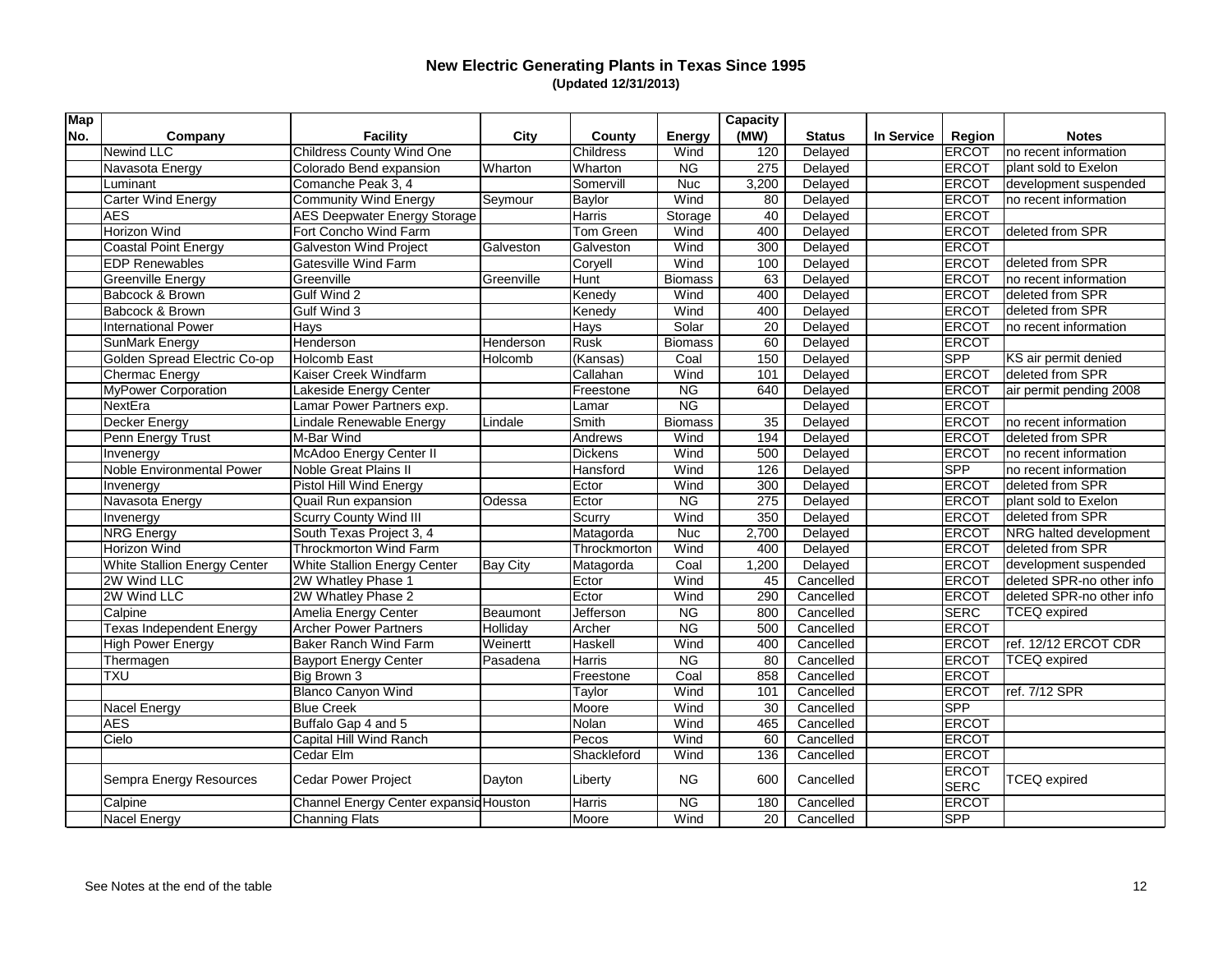| <b>Map</b> |                                   |                                       |                              |               |                        | Capacity       |               |            |              |                                    |
|------------|-----------------------------------|---------------------------------------|------------------------------|---------------|------------------------|----------------|---------------|------------|--------------|------------------------------------|
| No.        | Company                           | <b>Facility</b>                       | City                         | County        | <b>Energy</b>          | (MW)           | <b>Status</b> | In Service | Region       | <b>Notes</b>                       |
|            | International Pwr - STEC          | Coleto Creek 2                        |                              | Goliad        | Coal                   | 660            | Cancelled     |            | ERCOT        | ref. 12/12 ERCOT CDR               |
|            |                                   | Cottonwood Wind                       |                              | Shackleford   | Wind                   | 100            | Cancelled     |            | ERCOT        |                                    |
|            | <b>FPL Energy</b>                 | Coyote Run Wind Farm                  |                              | Borden        | Wind                   | 184            | Cancelled     |            | <b>ERCOT</b> |                                    |
|            | Orion Energy                      | Delaware Mountain Wind Farm           |                              | Culberson     | Wind                   | 175            | Cancelled     |            | <b>ERCOT</b> |                                    |
|            | Tractebel                         | Ennis - Tractebel II                  | Ennis                        | Ellis         | <b>NG</b>              | 800            | Cancelled     |            | <b>ERCOT</b> | <b>TCEQ</b> project void           |
|            | <b>Calhoun Power Authority</b>    | <b>ES Joslin</b>                      | Point Comfort                | Calhoun       | Petcoke                | 303            | Cancelled     |            | <b>ERCOT</b> | air permit expired                 |
|            | <b>Hunton Energy</b>              | Freeport                              | Freeport                     | Brazoria      | Petcoke                | 400            | Cancelled     |            | ERCOT        |                                    |
|            | <b>Constellation Power</b>        | <b>Gateway Power Project</b>          | Gilmer                       | Upshur        | <b>NG</b>              | 800            | Cancelled     |            | <b>ERCOT</b> |                                    |
|            | Wind Tex Energy                   | <b>Gray Wind Project</b>              |                              | Borden        | Wind                   | 141            | Cancelled     |            | ERCOT        |                                    |
|            | Nacel Energy                      | <b>Hedley Point</b>                   |                              | Donley        | Wind                   | 10             | Cancelled     |            | <b>SPP</b>   |                                    |
|            | <b>Brazos Electric Power Coop</b> | Hugo 2                                |                              | (Oklahoma)    | Coal                   | 375            | Cancelled     |            | ERCOT        | withdrew from project              |
|            | Gamesa Energy                     | Jackson Mountain Wind                 |                              | Nolan         | Wind                   | 90             | Cancelled     |            | ERCOT        |                                    |
|            | <b>TXU</b>                        | Lake Creek 3                          |                              | McLennan      | Coal                   | 858            | Cancelled     |            | <b>ERCOT</b> |                                    |
|            | Airtricity                        | Lamesa                                |                              | Dawson        | Wind                   | 147            | Cancelled     |            | <b>ERCOT</b> |                                    |
|            | Las Brisas Energy                 | Las Brisas Energy Center              | Corpus Christi               | Nueces        | Petcoke                | 660            | Cancelled     |            | <b>ERCOT</b> | air permit revoked                 |
|            | as Brisas Energy                  | Las Brisas Energy Center              | Corpus Christi               | <b>Nueces</b> | Petcoke                | 660            | Cancelled     |            | ERCOT        | air permit revoked                 |
|            | <b>Nacel Energy</b>               | Leila Lake                            |                              | Donley        | Wind                   | 30             | Cancelled     |            | SPP          |                                    |
|            | <b>WindTex Energy</b>             | Lenorah Wind Farm                     |                              | Martin        | Wind                   | 251            | Cancelled     |            | ERCOT        |                                    |
|            | <b>NRG</b> Energy                 | Limestone 3                           |                              | Limestone     | Coal                   | 800            | Cancelled     |            | <b>ERCOT</b> |                                    |
|            | Cielo/LP&L                        | Llano Estacado at Lubbock             | Lubbock                      | Lubbock       | Wind                   | $\overline{2}$ | Cancelled     |            | <b>SPP</b>   |                                    |
|            | Dynegy                            | Lyondell expansion                    |                              | Harris        | <b>NG</b>              | 155            | Cancelled     |            | ERCOT        |                                    |
|            | Navasota Energy                   | Madison Bell Energy Center            |                              | Madison       | $\overline{\text{NG}}$ | 550            | Cancelled     |            | ERCOT        | air permit expired                 |
|            | <b>Ridge Energy Storage</b>       | Markham Compressed Air Energ Bay City |                              | Matagorda     | Storage                | 540            | Cancelled     |            | ERCOT        | CAES; TCEQ project void            |
|            | <b>TXU</b>                        | Martin Lake 4                         |                              | Rusk          | Coal                   | 858            | Cancelled     |            | ERCOT        |                                    |
|            |                                   |                                       |                              |               |                        |                |               |            | <b>ERCOT</b> |                                    |
|            | Sempra Energy Resources           | <b>MC Energy Partners</b>             | Dobbin                       | Montgomery    | <b>NG</b>              | 600            | Cancelled     |            | SERC         | <b>TCEQ</b> project void           |
|            | <b>TXU</b>                        | Monticello 4                          |                              | Titus         | Coal                   | 858            | Cancelled     |            | ERCOT        |                                    |
|            | <b>TXU</b>                        | Morgan Creek 7                        |                              | Mitchell      | Coal                   | 858            | Cancelled     |            | ERCOT        |                                    |
|            |                                   |                                       |                              |               |                        |                |               |            | ERCOT        |                                    |
|            | <b>BayCorp Holdings</b>           | Nacogdoches Power                     | Cushing                      | Nacogdoches   | <b>NG</b>              | 1,000          | Cancelled     |            | <b>SPP</b>   |                                    |
|            | Pattern Energy                    | <b>Navarro Generating</b>             | Richland                     | Navarro       | $\overline{NG}$        | 600            | Cancelled     |            | <b>ERCOT</b> |                                    |
|            | <b>Tondu Corporation</b>          | Nueces IGCC Plant                     | <b>Corpus Christi Nueces</b> |               | Petcoke                | 600            | Cancelled     |            | ERCOT        |                                    |
|            |                                   |                                       |                              |               |                        |                |               |            | <b>ERCOT</b> |                                    |
|            | Newport Generation                | Palestine Power Project               | Palestine                    | Anderson      | <b>NG</b>              | 1,600          | Cancelled     |            | <b>SPP</b>   |                                    |
|            | Babcock & Brown                   | Pampa Energy Center                   |                              | Gray          | Coal                   | 165            | Cancelled     |            |              | <b>ERCOT</b> PEC Sold to Pampa EDC |
|            | <b>LS Power</b>                   | Pin Oak Creek                         |                              | Navarro       | <b>NG</b>              | 1,200          | Cancelled     |            | <b>ERCOT</b> | <b>TCEQ</b> project void           |
|            |                                   | <b>Rattlesnake Wind Farm</b>          |                              | McCulloch     | Wind                   | 200            | Cancelled     |            | <b>ERCOT</b> |                                    |
|            | <b>RRE Austin Solar</b>           | <b>RRE Austin Solar</b>               | Pflugerville                 | <b>Travis</b> | Solar                  | 60             | Cancelled     |            | ERCOT        |                                    |
|            | <b>NRG Energy</b>                 | Sam Bertron IGCC                      |                              | Harris        | Coal                   | 600            | Cancelled     |            | ERCOT        | TCEQ project void                  |
|            | <b>Texas Petrochemicals</b>       | Sims Bayou Cogeneration               | Houston                      | Harris        | <b>NG</b>              | 580            | Cancelled     |            | ERCOT        | turbines deleted                   |
|            | Invenergy                         | <b>Sterling Energy Center</b>         |                              | Sterling      | Wind                   | 200            | Cancelled     |            | <b>ERCOT</b> |                                    |
|            | Invenergy                         | <b>Sterling Energy Center</b>         |                              | Sterling      | Wind                   | 300            | Cancelled     |            | <b>ERCOT</b> |                                    |
|            | <b>ConocoPhillips</b>             | Sweeny                                | Sweeny                       | Brazoria      | Petcoke                | 683            | Cancelled     |            | <b>ERCOT</b> | IGCC/CCS                           |